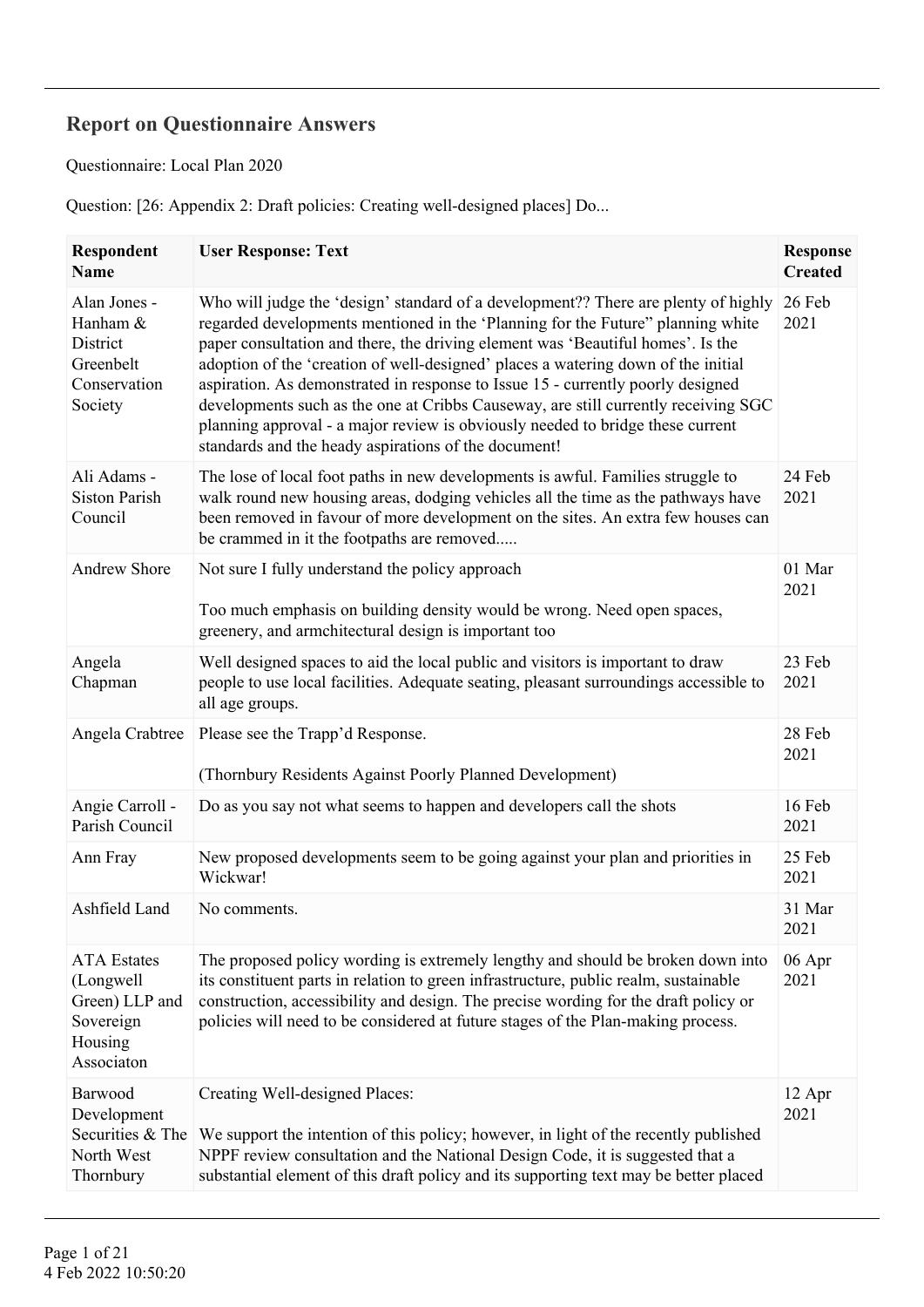| <b>Respondent</b><br><b>Name</b>           | <b>User Response: Text</b>                                                                                                                                                                                                                                                                                                                                                                                                                                                                                                                                                                                                                                                                                                                                                                                                                                                                                                                                                                                                                                                                                                                                                                                                                                                                                                                                                                                                                                                                                                                                                                                                                                                                                                                                                                                                                                                                                                                                                                                                                                                                                                                                                                                                                                                                                                   | <b>Response</b><br><b>Created</b> |
|--------------------------------------------|------------------------------------------------------------------------------------------------------------------------------------------------------------------------------------------------------------------------------------------------------------------------------------------------------------------------------------------------------------------------------------------------------------------------------------------------------------------------------------------------------------------------------------------------------------------------------------------------------------------------------------------------------------------------------------------------------------------------------------------------------------------------------------------------------------------------------------------------------------------------------------------------------------------------------------------------------------------------------------------------------------------------------------------------------------------------------------------------------------------------------------------------------------------------------------------------------------------------------------------------------------------------------------------------------------------------------------------------------------------------------------------------------------------------------------------------------------------------------------------------------------------------------------------------------------------------------------------------------------------------------------------------------------------------------------------------------------------------------------------------------------------------------------------------------------------------------------------------------------------------------------------------------------------------------------------------------------------------------------------------------------------------------------------------------------------------------------------------------------------------------------------------------------------------------------------------------------------------------------------------------------------------------------------------------------------------------|-----------------------------------|
| Landowner<br>Consortium                    | within a 'Local Design Code.'<br>In moving forward, we suggest that the repetition of national policy and guidance is<br>removed, and that the policy is used to highlight the specific elements of design in<br>regard to South Gloucestershire which the Authority wish to emphasise. We also<br>suggest that the policy should focus on design matters only – and whilst wider<br>elements of the Local Plan are relevant when assessing proposals, there is not a<br>need to replicate these where they are set out elsewhere within the development<br>plan.                                                                                                                                                                                                                                                                                                                                                                                                                                                                                                                                                                                                                                                                                                                                                                                                                                                                                                                                                                                                                                                                                                                                                                                                                                                                                                                                                                                                                                                                                                                                                                                                                                                                                                                                                            |                                   |
| <b>Bloor Homes</b>                         | Draft Policy - Creating Well-Designed Places:<br>6.11 Bloor Homes are committed to the delivery of well-designed, distinctive, high<br>quality new places. We recognise that subsequent to the drafting of this<br>consultation document, that the Government has released a consultation on changes<br>to the NPPF and a National Model Design Code – with these both addressing the<br>need for more effective design policy and guidance.<br>6.12 In accordance with the intentions of these documents, there isn't a requirement<br>to duplicate national design policy and guidance into local policies, and the draft<br>policy should be revised in light of this. We recognise that in terms of design, the<br>draft policies are likely to need multiple revisions over the coming couple of years,<br>as the national approach to design is formally confirmed.<br>6.13 It is the Government's intention that Local Authorities should create design<br>codes for their administrative areas and/or individual sites. In this regard, we<br>highlight the importance of working collaboratively with the developer, as per<br>paragraph 19 of the National Model Design Code (January 2021), in creating these<br>for any individual site (and for District level Design Codes with developers active<br>within the Plan area). Actively collaboratively in this way will ensure that the Code<br>is informed by the detailed technical evidence, and represents a scheme which can<br>be delivered.<br>6.14 The National Model Design Code also provides for flexibility in how design<br>codes come forward – they can be drafted by the Authority or Developer, and can<br>come forward in advance of, or within a Planning Application. The most<br>appropriate approach is likely to vary on a site by site basis depending on whether<br>the developer is a housebuilder or promoter, the number of developer parties, and<br>indeed, the capacity of the Authority to produce a design code within a timely<br>manner. At this stage of the nLP process, we suggest an open position is taken on<br>how design codes would come forward, and that this is discussed with the site<br>promoters once preferred options are selected, to ensure that the best approach is<br>agreed for each individual site. | 01 Apr<br>2021                    |
| Bristol and<br>England<br>Properties (BEP) | 6.8 Whilst we are supportive of a policy which seeks to secure well-designed<br>places, one might question the value of generic policies such as these which often<br>repeat principles/guidance already set out at a national level (e.g. NPPF). One<br>wonders if it would be better to require compliance with established industry<br>guidance like Building for Life 12 with separate policies dictating resource<br>consumption and energy efficiency.                                                                                                                                                                                                                                                                                                                                                                                                                                                                                                                                                                                                                                                                                                                                                                                                                                                                                                                                                                                                                                                                                                                                                                                                                                                                                                                                                                                                                                                                                                                                                                                                                                                                                                                                                                                                                                                                 | 17 May<br>2021                    |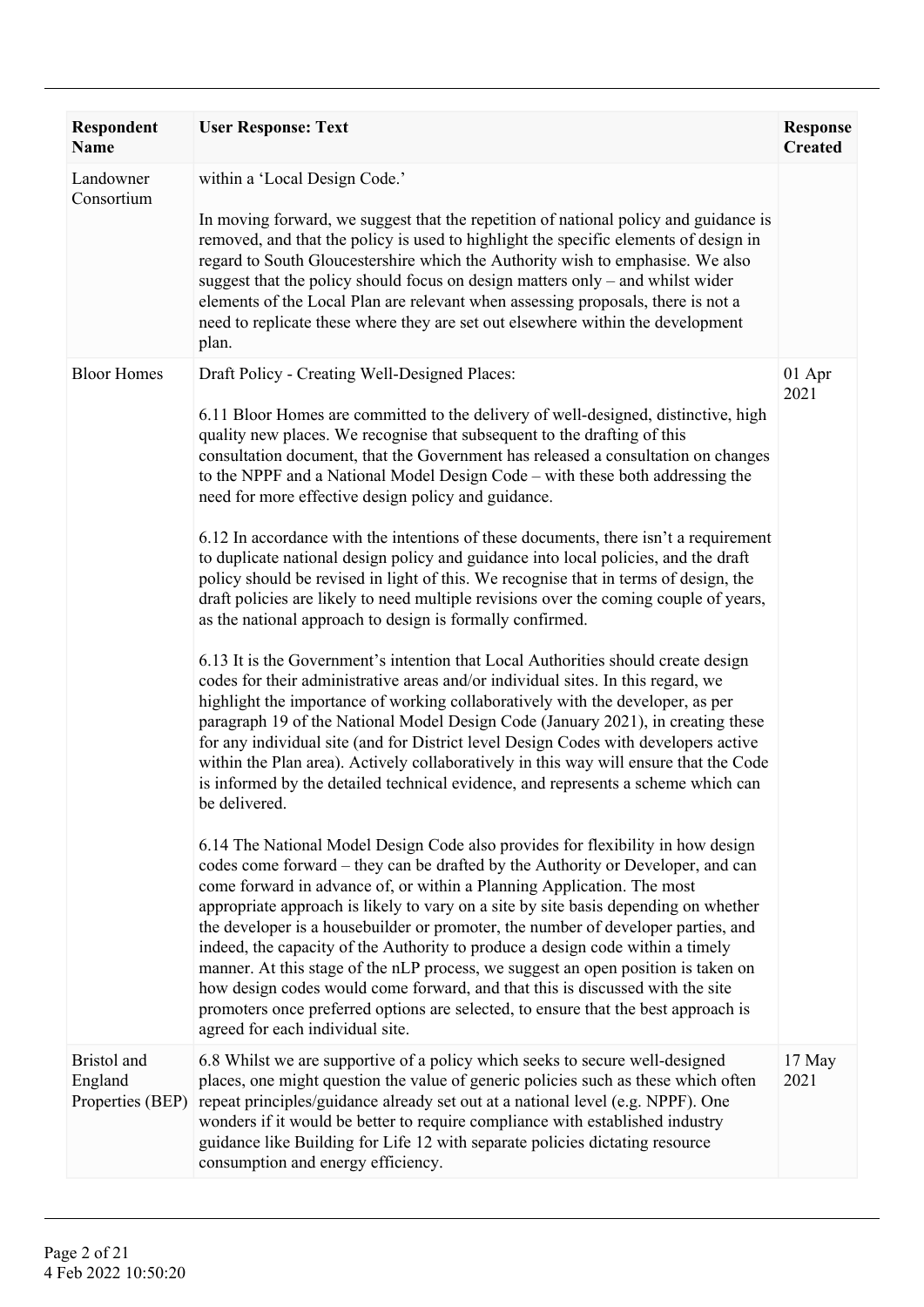| Respondent<br><b>Name</b>                                        | <b>User Response: Text</b>                                                                                                                                                                                                                                                                                                                                                                                                                                                                                                                                                                                                                                                                                                                                                                                                                                                                                                                               | <b>Response</b><br><b>Created</b> |
|------------------------------------------------------------------|----------------------------------------------------------------------------------------------------------------------------------------------------------------------------------------------------------------------------------------------------------------------------------------------------------------------------------------------------------------------------------------------------------------------------------------------------------------------------------------------------------------------------------------------------------------------------------------------------------------------------------------------------------------------------------------------------------------------------------------------------------------------------------------------------------------------------------------------------------------------------------------------------------------------------------------------------------|-----------------------------------|
| Caroline Phillips                                                | Quantity / scale of development should be a factor too.<br>I would like to see more evidence of what SGC's interpretation of exceptional<br>places and spaces. What is the benchmark of this standard and what are the<br>contributors for measuring it? In what way has current planning approval<br>demonstrated this? Not necessarily evidenced well in larger developments in South<br>Gloucestershire – i.e. Lyde Green, Pucklechurch, Kingswood etc.                                                                                                                                                                                                                                                                                                                                                                                                                                                                                               | 12 Mar<br>2021                    |
| Cate Davidson -<br>Sodbury Town<br>Council                       | Much of what is detailed in this policy is subjective. The policy clearly cannot<br>define what is acceptable in every location, but who is going to determine whether<br>a development proposal complies with the policy. Local residents may well have a<br>different view of what constitutes an acceptable development to those of the<br>planning authority.<br>Why are ground source heat pumps mentioned but not air source heat pumps. Air<br>source heat pumps are much cheaper to install.                                                                                                                                                                                                                                                                                                                                                                                                                                                     | 03 Mar<br>2021                    |
| Catherine<br>Graham                                              | too general. no real commitment. too much emphasis on consideration and<br>mitigationeasy to wriggle                                                                                                                                                                                                                                                                                                                                                                                                                                                                                                                                                                                                                                                                                                                                                                                                                                                     | 08 Feb<br>2021                    |
| CEG and the<br>Charfield<br>Landowners<br>Consortium<br>(CEGCLC) | Please see accompanying covering letter.                                                                                                                                                                                                                                                                                                                                                                                                                                                                                                                                                                                                                                                                                                                                                                                                                                                                                                                 | 23 Apr<br>2021                    |
| Chris Rich -<br>Mizmo<br>Communications<br>Ltd                   | No comment.                                                                                                                                                                                                                                                                                                                                                                                                                                                                                                                                                                                                                                                                                                                                                                                                                                                                                                                                              | 11 Mar<br>2021                    |
| Christina Biggs<br>- Friends of<br>Railways                      | A well-designed place is a locality which is car-free. People should not need to use<br>the car to get to local amenities, to work or school or for leisure. The shopping<br>Suburban Bristol street should be pedestrian-only and have bus-only gates. The only vehicles<br>needing access should be delivery vehicles and this can take place before and after<br>shopping hours. The high street should be pollution and noise free and using trees<br>and grass to create a holiday mood and encourage people to sit outside cafes. There<br>are many experts out there who can design the community around the person and<br>not the car. We recommend that S Glos consult with Jon Usher at Sustrans who can<br>help with place-making, as well as the new Liveable Neighbourhoods campaign in<br>Bristol, as well as the Car-free cities campaign and the BANES council who are<br>taking this seriously in their Transport Delivery Action Plan. | 27 Feb<br>2021                    |
| Claire Smith                                                     | 10 Key Design characteristics<br>3, What is meant by compact development?<br>6, agree public spaces should be well located, safe and attractive<br>8, Agree that homes must be healthy safe and comfortable<br>Policy Wording                                                                                                                                                                                                                                                                                                                                                                                                                                                                                                                                                                                                                                                                                                                            | 26 Feb<br>2021                    |
|                                                                  | 5, uses homes and buildings                                                                                                                                                                                                                                                                                                                                                                                                                                                                                                                                                                                                                                                                                                                                                                                                                                                                                                                              |                                   |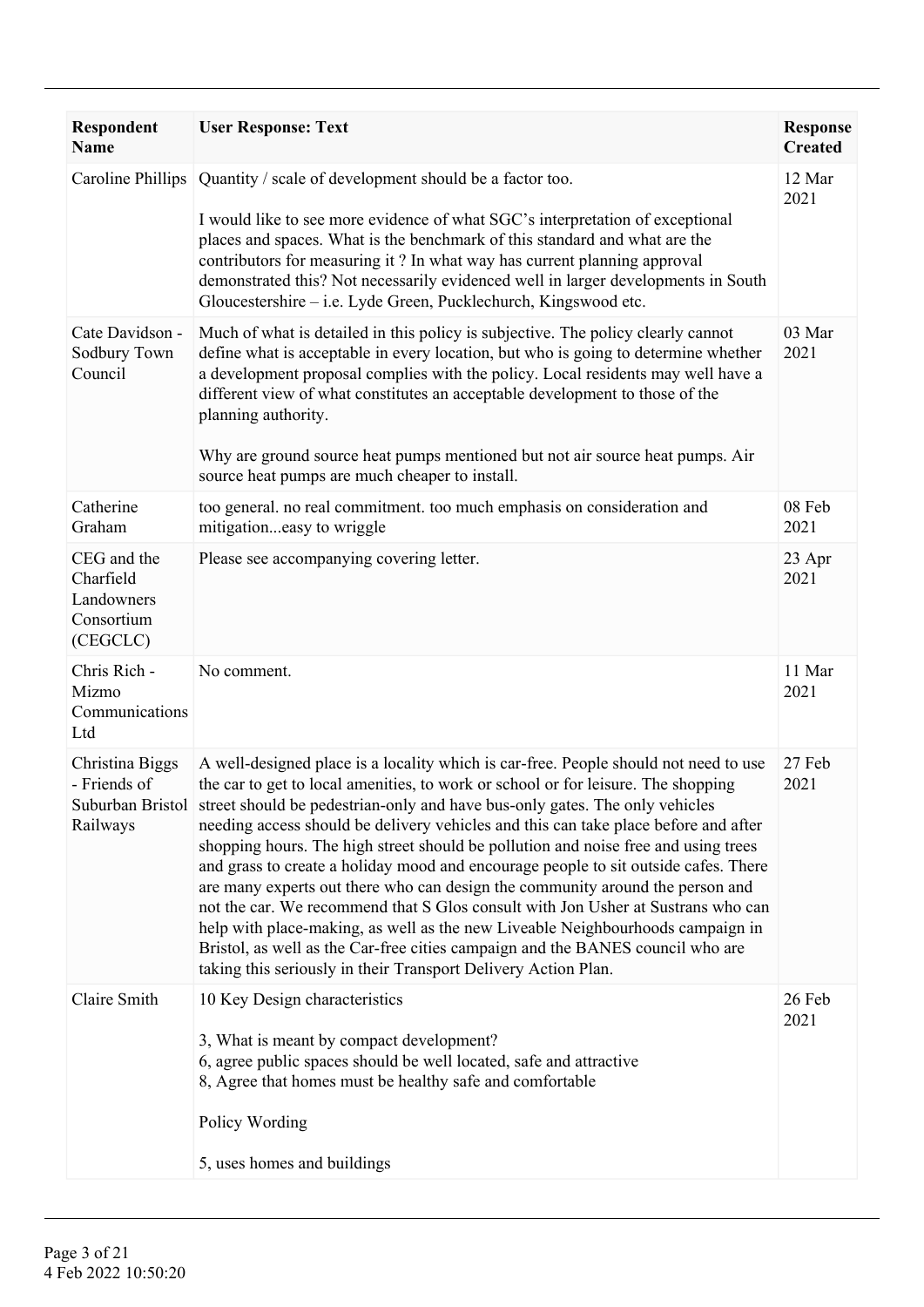| <b>Respondent</b><br><b>Name</b>                                                                | <b>User Response: Text</b>                                                                                                                                                                                                                                                                                                                                                                                                                                                                                                                                                                                                                                                                                                                                                    | <b>Response</b><br><b>Created</b> |
|-------------------------------------------------------------------------------------------------|-------------------------------------------------------------------------------------------------------------------------------------------------------------------------------------------------------------------------------------------------------------------------------------------------------------------------------------------------------------------------------------------------------------------------------------------------------------------------------------------------------------------------------------------------------------------------------------------------------------------------------------------------------------------------------------------------------------------------------------------------------------------------------|-----------------------------------|
|                                                                                                 | Safe, secure and healthy living needs to be in a environment where opportunities<br>for criminal activity are designed out. But sadly all too often children's play areas<br>are unusable by the children as teenagers vandalise the equipment. Anything that<br>could be done about this would be great.                                                                                                                                                                                                                                                                                                                                                                                                                                                                     |                                   |
| Clara Goss -<br><b>Redrow Homes</b><br>Ltd                                                      | Pegasus comment that the Council's approach will need to be informed by any<br>changes to the NPPF. The Government are currently consulting on proposed<br>changes to the NPPF to reflect Building Better, Beautiful Commission "Living with<br>Beauty" report.                                                                                                                                                                                                                                                                                                                                                                                                                                                                                                               | $26$ Apr<br>2021                  |
|                                                                                                 | It is also considered that the policy as currently drafted is overly long, too<br>prescriptive and lacks any specific local distinctiveness.                                                                                                                                                                                                                                                                                                                                                                                                                                                                                                                                                                                                                                  |                                   |
|                                                                                                 | The Council are reminded that all policy will be required to be subject to full Plan<br>viability testing and to that end the SGLP2020 should not seek to achieve M4(3)<br>standards across all dwellings.                                                                                                                                                                                                                                                                                                                                                                                                                                                                                                                                                                    |                                   |
| <b>Clifton Homes</b><br>(SW) Ltd                                                                | We do not seek to comment on these at this stage.                                                                                                                                                                                                                                                                                                                                                                                                                                                                                                                                                                                                                                                                                                                             | 24 Mar<br>2021                    |
| Colin Gardner -<br><b>TRAPP'D</b>                                                               | No comment.                                                                                                                                                                                                                                                                                                                                                                                                                                                                                                                                                                                                                                                                                                                                                                   | 15 Mar<br>2021                    |
| Crest Nicholson<br>South West Ltd<br>- Land at Harry<br>Stoke/East of<br>Harry Stoke<br>(South) | Creating Well-designed Places:<br>We support the intention of this policy; however, in light of the recently published<br>NPPF review consultation and the National Design Code, it is suggested that a<br>substantial element of this draft policy and its supporting text may be better placed<br>within a 'Local Design Code.'<br>In moving forward, and in the spirit of the PWP, we suggest that the repetition of<br>national policy and guidance is removed, and that the policy is used to highlight the<br>specific elements of design in regard to South Gloucestershire which the Authority<br>wish to emphasise. We also suggest that the policy should focus on design matters<br>only – and whilst wider elements of the Local Plan are relevant when assessing | 12 Apr<br>2021                    |
|                                                                                                 | proposals, there is not a need to replicate these where they are set out elsewhere<br>within the development plan.                                                                                                                                                                                                                                                                                                                                                                                                                                                                                                                                                                                                                                                            |                                   |
| Dan Erben -<br>Thornbury<br>Market Garden                                                       | Community participation should not only be sought more actively, but should be<br>absolutely essential to design. This could be partially facilitated through the<br>developers (where applicable) by requiring them to involve the community and<br>prospective new residents in design.                                                                                                                                                                                                                                                                                                                                                                                                                                                                                     | 23 Feb<br>2021                    |
| Daphne<br>Dunning -<br>Cromhall Parish<br>Council                                               | See previous answers                                                                                                                                                                                                                                                                                                                                                                                                                                                                                                                                                                                                                                                                                                                                                          | 03 Mar<br>2021                    |
| Daphne<br>Dunning -<br>Pucklechurch<br>Parish Council                                           | Quantity / scale of development should be a factor too.<br>? I would like to see more evidence of what SGC's interpretation of exceptional<br>places and spaces. What is the benchmark of this standard? In what way has current<br>planning approval demonstrated this? Not necessarily evidenced well in larger                                                                                                                                                                                                                                                                                                                                                                                                                                                             | 08 Apr<br>2021                    |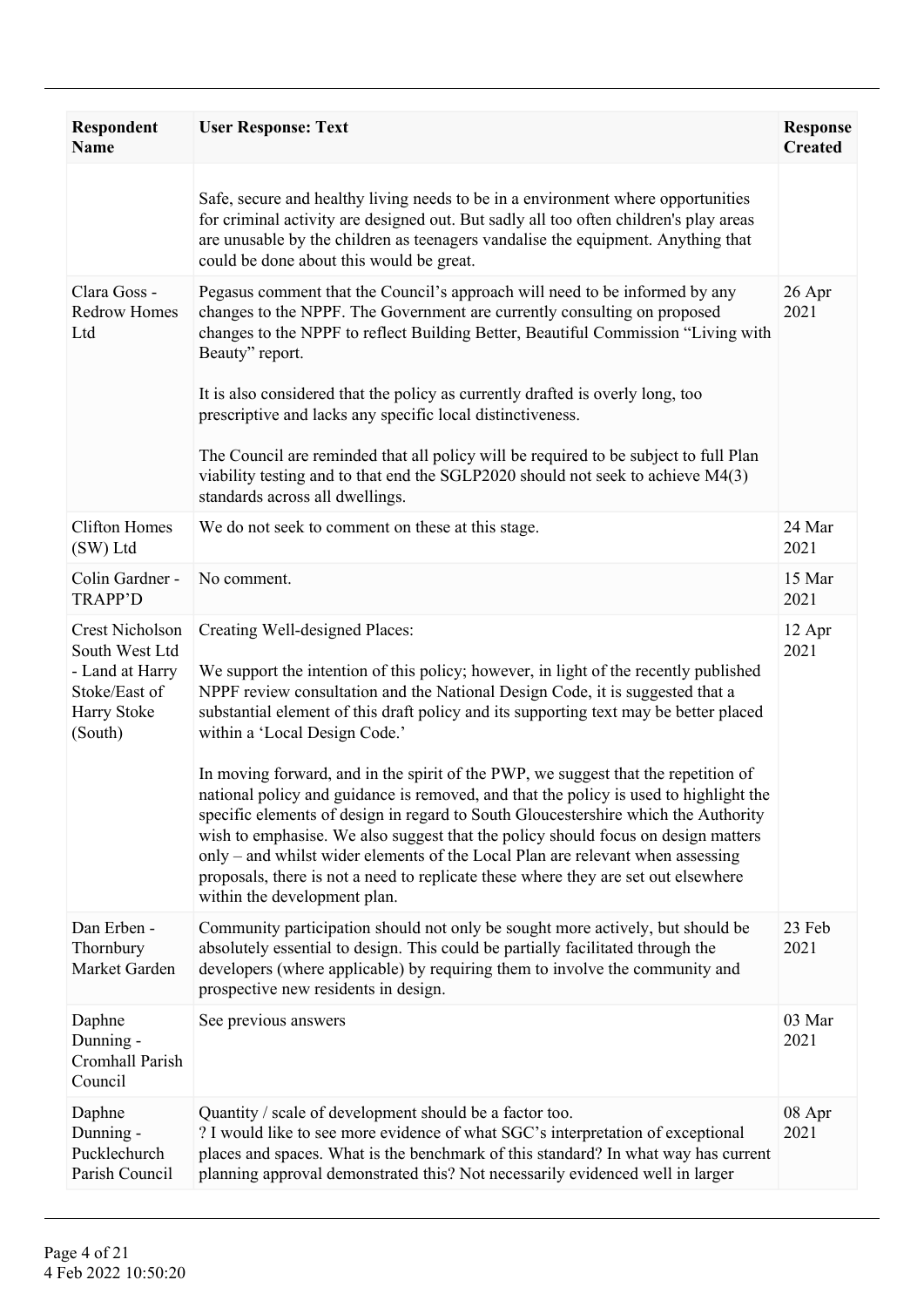| Respondent<br><b>Name</b>                                                                  | <b>User Response: Text</b>                                                                                                                                                                                                                                                                                                                                                                                                                                                                                                                                                                                                                                                                                                           | <b>Response</b><br><b>Created</b> |
|--------------------------------------------------------------------------------------------|--------------------------------------------------------------------------------------------------------------------------------------------------------------------------------------------------------------------------------------------------------------------------------------------------------------------------------------------------------------------------------------------------------------------------------------------------------------------------------------------------------------------------------------------------------------------------------------------------------------------------------------------------------------------------------------------------------------------------------------|-----------------------------------|
|                                                                                            | developments in South Gloucestershire. Too much subjective language.                                                                                                                                                                                                                                                                                                                                                                                                                                                                                                                                                                                                                                                                 |                                   |
| David George                                                                               | Eventually most vehicles will not be fossil fuel powered but congestion will still be<br>an issue. Incorporate policies and implement vehicle reduction schemes.                                                                                                                                                                                                                                                                                                                                                                                                                                                                                                                                                                     | 15 Feb<br>2021                    |
| David Grover                                                                               | Mental health impact on residents in villages where new developments are planned<br>needs to be considered. Most people who live in smaller villages choose to live<br>there because of location and low population (the core reason why they are titled<br>villages). Many residents choose to live in these low population density areas for<br>specific reasons. If new developments are created, they change population density,<br>green space declines and pollution levels rise significantly (noise, emissions etc.).<br>If a small village has no amenities, increasing population increases the need to<br>travel to areas where these amenities can be found. This adversely affects original<br>residents mental health. | 25 Feb<br>2021                    |
| David Hathaway                                                                             | No comment                                                                                                                                                                                                                                                                                                                                                                                                                                                                                                                                                                                                                                                                                                                           | 27 Feb<br>2021                    |
| David Heape                                                                                | Quantity / scale of development should be a factor too.<br>I would like to see more evidence of what SGC's interpretation of exceptional<br>places and spaces. What is the benchmark of this standard and what are the<br>contributors for measuring it? In what way has current planning approval<br>demonstrated this? Not necessarily evidenced well in larger developments in South<br>Gloucestershire – i.e. Lyde Green, Pucklechurch, Kingswood etc.                                                                                                                                                                                                                                                                           | 12 Mar<br>2021                    |
| David<br>Redgewell -<br>South West<br>Transport<br>Network and<br>Railfuture<br>Severnside | This policy needs to include liveable neighbourhood.<br>Good equalities designs for street and quality design codes for building and quality<br>building design in historic town centres such as Kingswood Town centre.<br>Support for local listings and Conservation Area.<br>We need high quality public spaces with good disabled access for blind people and<br>disabled wheelchair users.<br>We need to keep continues pavements and kerbs.<br>Public Transport corridors need to be planned into new development.<br>We also need design briefs.                                                                                                                                                                              | 28 Feb<br>2021                    |
| Diverse<br>Partnerships (In<br>Collaboration<br>With Edward<br>Ware Homes)                 | Please see submitted Local Plan 2020 Phase 1 Issues and Approaches Consultation<br>Response Document.                                                                                                                                                                                                                                                                                                                                                                                                                                                                                                                                                                                                                                | 05 May<br>2021                    |
| Donna Simmons<br>- Emersons<br>Green Town<br>Council                                       | N <sub>0</sub>                                                                                                                                                                                                                                                                                                                                                                                                                                                                                                                                                                                                                                                                                                                       | 01 Mar<br>2021                    |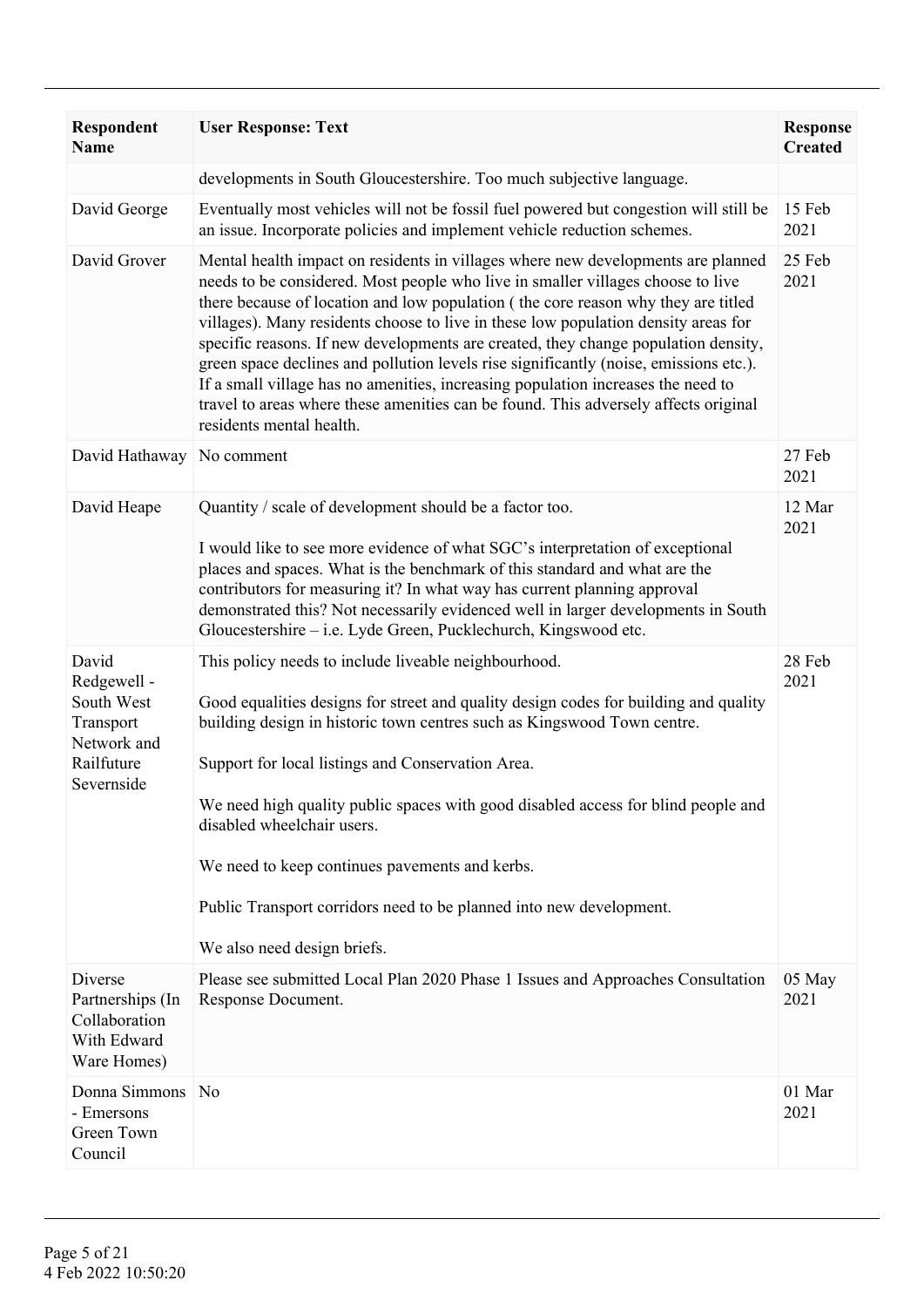| Respondent<br><b>Name</b>                                                                    | <b>User Response: Text</b>                                                                                                                                                                                                                                                                                                                                                                                                                                                                                                                                                                                                                                                                                                                                                                                                                                                                                                                                                                                                                                                                                                                                                                                                                                                                                                                               | <b>Response</b><br><b>Created</b> |
|----------------------------------------------------------------------------------------------|----------------------------------------------------------------------------------------------------------------------------------------------------------------------------------------------------------------------------------------------------------------------------------------------------------------------------------------------------------------------------------------------------------------------------------------------------------------------------------------------------------------------------------------------------------------------------------------------------------------------------------------------------------------------------------------------------------------------------------------------------------------------------------------------------------------------------------------------------------------------------------------------------------------------------------------------------------------------------------------------------------------------------------------------------------------------------------------------------------------------------------------------------------------------------------------------------------------------------------------------------------------------------------------------------------------------------------------------------------|-----------------------------------|
| <b>Edward Ware</b><br>Homes                                                                  | Creating Well-designed Places:<br>6.9 Whilst we are supportive of a policy which seeks to secure well-designed<br>places, one might question the value of generic policies such as these which often<br>repeat principle/guidance already set out at a national level (e.g. NPPF). One<br>wonders if it would be better to require compliance with established industry<br>guidance like Building for Life 12 with separate policies dictating resource<br>consumption an energy efficiency.                                                                                                                                                                                                                                                                                                                                                                                                                                                                                                                                                                                                                                                                                                                                                                                                                                                             | 05 May<br>2021                    |
| Ellandi LLP On<br>Behalf of<br>Crestbridge<br>Corporate<br>Trustees Ltd and<br>Crestbridge T | It is not understood what the purpose or meaning of "compact development" is<br>under bullet point 3 of the purposes section on Page 173.<br>The policy covers the range of issues that would be considered applicable across<br>the administrative area and this approach is supported.<br>We also support the recognition in the policy that there will be a need to construct<br>additional/bespoke design policy considerations for some or all of the Urban<br>Lifestyle locations. In developing the specific policies for locations such as Yate<br>Town Centre, it would be helpful for the policies to link back to relevant parts of<br>this policy and where these are superseded, this should be clearly identified.                                                                                                                                                                                                                                                                                                                                                                                                                                                                                                                                                                                                                         | 05 May<br>2021                    |
| Emma Jarvis                                                                                  | Yes. There will be conflict between this policy and the Energy Management policy<br>if PassivHaus standards are stipulated.<br>Construction product manufacturers have to regularly pay to be accredited and<br>certified by Passivhaus so you find that the specifier / designer is very restricted by<br>the product choices in the market to comply. You find that mostly the larger<br>worldwide product manufacturers can afford the time and money to pursue<br>Passivhaus accreditation and this is to the detriment of smaller perhaps more local<br>and regional South Gloucestershire based businesses and their skills. The only<br>compliant products within their strict selection system for certain items might need<br>to be imported from e.g. Germany/Belgium where the standard is more established.<br>This has implications in terms of material cost, travel miles and also an effect on<br>what a building might look like if product choice is so limited. This has appearance<br>ramifications for areas where a particular aesthetic is required to blend in with a<br>particular regional vernacular of buildings.<br>There is also debate on the merits of window sizes vs. Passivhaus compliance vs<br>fitting into a regional vernacular style that your urban designers / conservation<br>department need to be aware of. | 28 Feb<br>2021                    |
| Fiona Milden -<br><b>Vistry Homes</b><br>Limited                                             | Vistry Homes broadly supports the design principles set out in this draft policy. The<br>principles are robust and comprehensive, aspiring towards high standards and<br>quality through all aspects of design, wherever possible and appropriate. In this<br>regard, the recognition built into the policy that not all developments will be<br>capable of meeting all design principles, is welcomed.                                                                                                                                                                                                                                                                                                                                                                                                                                                                                                                                                                                                                                                                                                                                                                                                                                                                                                                                                  | 09 Mar<br>2021                    |
| Fi Riches                                                                                    | Stop putting the front door of houses away from where people park their cars. No<br>one likes these front doors that lead to no-where and only used by the postman.                                                                                                                                                                                                                                                                                                                                                                                                                                                                                                                                                                                                                                                                                                                                                                                                                                                                                                                                                                                                                                                                                                                                                                                      | 09 Dec<br>2020                    |
| Gary Parsons -<br><b>Sport England</b>                                                       | Promote new places for playing fields and places for formal sport and informal<br>recreation.                                                                                                                                                                                                                                                                                                                                                                                                                                                                                                                                                                                                                                                                                                                                                                                                                                                                                                                                                                                                                                                                                                                                                                                                                                                            | 11 Feb<br>2021                    |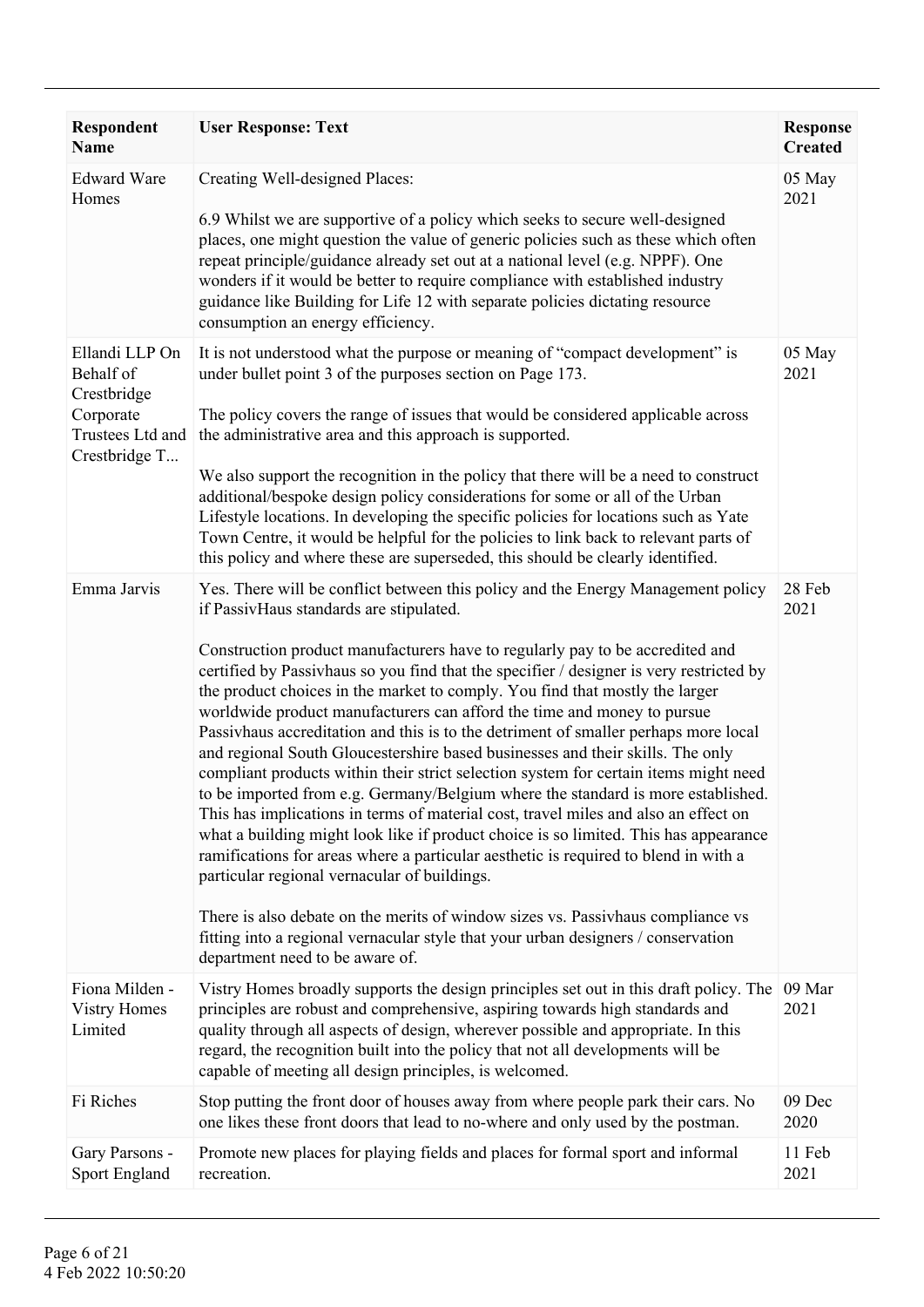| Respondent<br>Name | <b>User Response: Text</b>                                                                                                                                                                                                                                                                                                                                                                                                                                                                                                                                                                                                                                                                                                              | <b>Response</b><br><b>Created</b> |
|--------------------|-----------------------------------------------------------------------------------------------------------------------------------------------------------------------------------------------------------------------------------------------------------------------------------------------------------------------------------------------------------------------------------------------------------------------------------------------------------------------------------------------------------------------------------------------------------------------------------------------------------------------------------------------------------------------------------------------------------------------------------------|-----------------------------------|
|                    | Need to provide good design in development (new/regeneration): as in Active<br>Design on SE website                                                                                                                                                                                                                                                                                                                                                                                                                                                                                                                                                                                                                                     |                                   |
|                    | 1. Activity for all<br>Neighbourhoods, facilities and open spaces should be accessible to all users and<br>should<br>support sport and physical activity across all ages.<br>Enabling those who want to be active, whilst encouraging those who are inactive to<br>become active.                                                                                                                                                                                                                                                                                                                                                                                                                                                       |                                   |
|                    | 2. Walkable communities<br>Homes, schools, shops, community facilities, workplaces, open spaces and sports<br>facilities<br>should be within easy reach of each other.<br>Creating the conditions for active travel between all locations                                                                                                                                                                                                                                                                                                                                                                                                                                                                                               |                                   |
|                    | 3. Connected walking & cycling routes<br>All destinations should be connected by a direct, legible and integrated network of<br>walking and cycling routes. Routes must be safe, well lit, overlooked, welcoming,<br>wellmaintained, durable and clearly signposted. Active travel (walking and cycling)<br>should<br>be prioritised over other modes of transport.<br>Prioritising active travel through safe, integrated walking and cycling routes.                                                                                                                                                                                                                                                                                  |                                   |
|                    | 4. Co-location of community facilities<br>The co-location and concentration of retail, community and associated uses to<br>support<br>linked trips should be promoted. A mix of land uses and activities should be<br>promoted<br>that avoid the uniform zoning of large areas to single uses.<br>Creating multiple reasons to visit a destination, minimising the number and length<br>of trips<br>and increasing the awareness and convenience of opportunities to participate in<br>sport<br>and physical activity.                                                                                                                                                                                                                  |                                   |
|                    | 5. Network of Multifunctional Open Space<br>A network of multifunctional open space should be created across all communities<br>(existing and proposed) to support a range of activities including sport, recreational<br>and play and other landscape features including Sustainable Drainage Systems<br>$(SuDS)$ ,<br>woodland, wildlife habitat and productive landscapes (allotments, orchards).<br>Facilities<br>for sport, recreation and play should be of an appropriate scale, positioned in<br>prominent locations, co-located with other appropriate uses whilst ensuring<br>appropriate relationships with neighbouring uses.<br>Providing multifunctional spaces opens up opportunities for sport and physical<br>activity |                                   |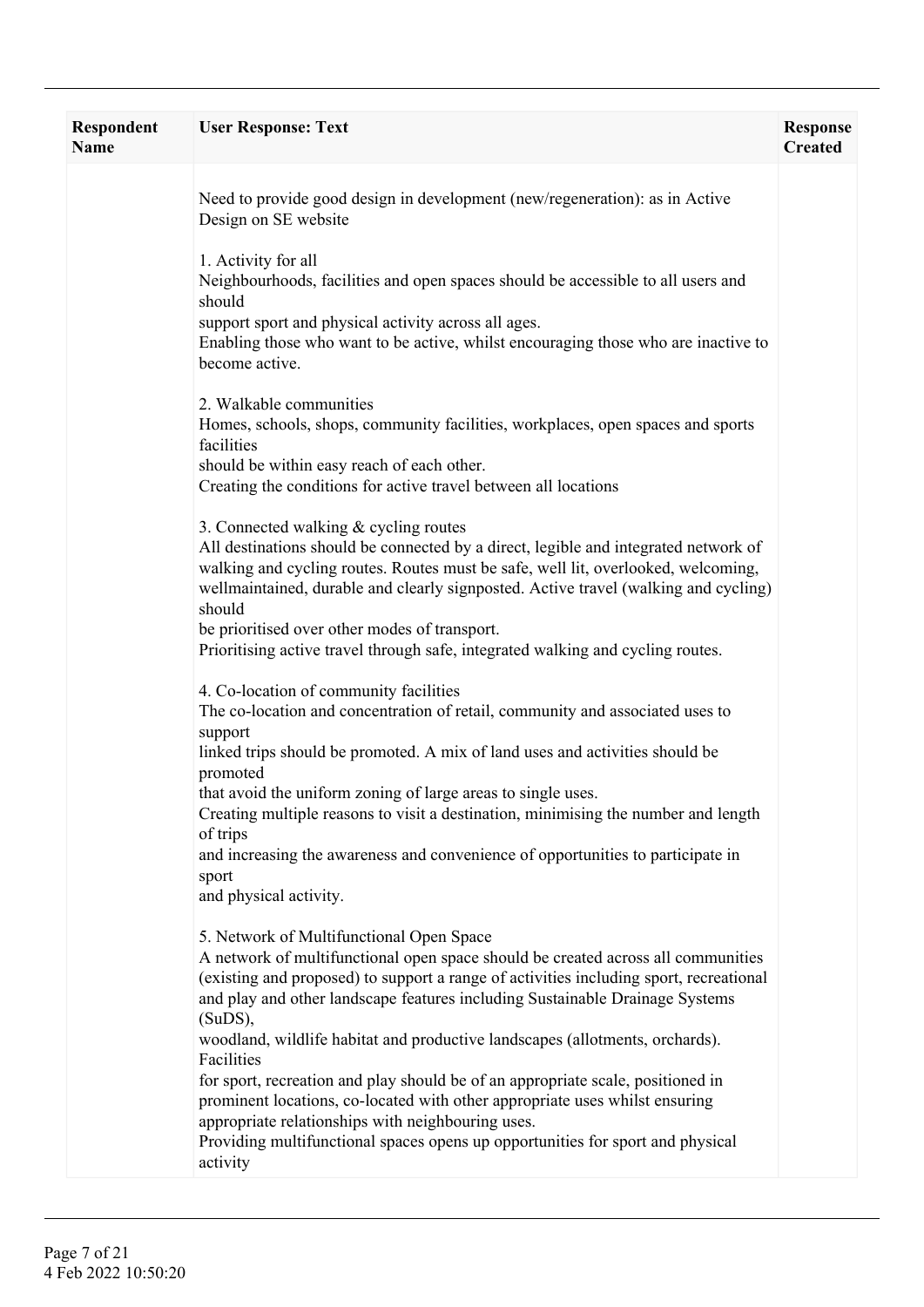| <b>Respondent</b><br><b>Name</b>         | <b>User Response: Text</b>                                                                                                                                                                                                                                                                                      | <b>Response</b><br><b>Created</b> |
|------------------------------------------|-----------------------------------------------------------------------------------------------------------------------------------------------------------------------------------------------------------------------------------------------------------------------------------------------------------------|-----------------------------------|
|                                          | and has numerous wider benefits.                                                                                                                                                                                                                                                                                |                                   |
|                                          | 6. High Quality Streets and Spaces<br>Flexible and durable high quality streets and public spaces should be promoted,<br>employing high quality durable materials, street furniture and signage.<br>Well designed streets and spaces support and sustain a broader variety of users and<br>community activities |                                   |
|                                          | 7. Appropriate Infrastructure<br>Supporting infrastructure to enable sport and physical activity to take place should<br>be<br>provided across all contexts including workplaces, sports facilities and public<br>space, to                                                                                     |                                   |
|                                          | facilitate all forms of activity.<br>Providing and facilitating access to facilities and other infrastructure to enable all<br>members of society to take part in sport and physical activity.                                                                                                                  |                                   |
|                                          | 8. Active Buildings<br>The internal and external layout, design and use of buildings should promote<br>opportunities for physical activity.<br>Providing opportunities for activity inside and around buildings                                                                                                 |                                   |
|                                          | 9. Management, maintenance, monitoring $&$ evaluation<br>The management, long-term maintenance and viability of sports facilities and<br>public<br>spaces should be considered in their design. Monitoring and evaluation should be                                                                             |                                   |
|                                          | used to<br>assess the success of Active Design initiatives and to inform future directions to<br>maximise                                                                                                                                                                                                       |                                   |
|                                          | activity outcomes from design interventions.<br>A high standard of management, maintenance, monitoring and evaluation is<br>essential to                                                                                                                                                                        |                                   |
|                                          | ensure the long-term desired functionality of all spaces.                                                                                                                                                                                                                                                       |                                   |
|                                          | 10. Activity Promotion & Local Champions<br>Promoting the importance of participation in sport and physical activity as a means<br>of improving health and wellbeing should be supported. Health promotion<br>measures                                                                                          |                                   |
|                                          | and local champions should be supported to inspire participation in sport and<br>physical<br>activity across neighbourhoods, workplaces and facilities.<br>Physical measures need to be matched by community and stakeholder ambition,<br>leadership and engagement.                                            |                                   |
| <b>Hannick Homes</b>                     | The principle of well designed places is at the heart of Government policy. This is<br>fully supported by Hannick Homes.                                                                                                                                                                                        | 25 Mar<br>2021                    |
| Heather Elgar -<br><b>Woodland Trust</b> | Creating well-designed places:<br>'Nature and public spaces' section                                                                                                                                                                                                                                            | 12 Feb<br>2021                    |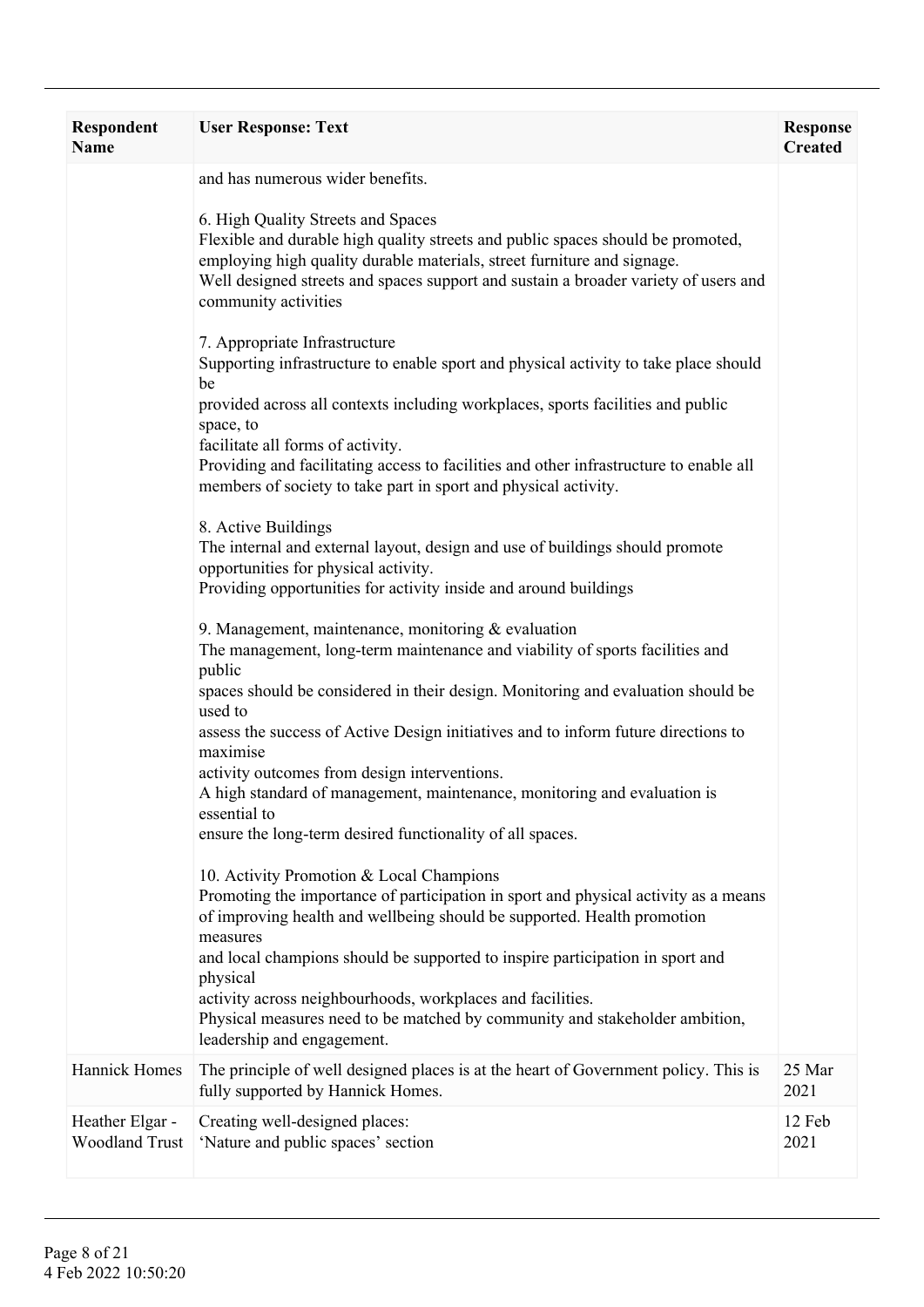| <b>Respondent</b><br>Name                       | <b>User Response: Text</b>                                                                                                                                                                                                                                                                                                                                                                                                                                                                                 | <b>Response</b><br><b>Created</b> |
|-------------------------------------------------|------------------------------------------------------------------------------------------------------------------------------------------------------------------------------------------------------------------------------------------------------------------------------------------------------------------------------------------------------------------------------------------------------------------------------------------------------------------------------------------------------------|-----------------------------------|
|                                                 | Over and above net gains in tree cover, we would like to see South Gloucestershire<br>Council adopt a requirement that all new developments will achieve at least 30%<br>canopy cover (see Emergency Tree Plan: https://www.woodlandtrust.org.uk/<br>publications/2020/01/emergency-tree-plan/).                                                                                                                                                                                                           |                                   |
|                                                 | In addition, we would like policies that require:<br>• That new trees should be sourced & grown in the UK, or be sourced from<br>nurseries with sound biosecurity measures, to help avoid the spread of disease;<br>• That new trees are ecologically appropriate to the site and support nature recovery<br>aims, and a diversity of species are planted. Natural regeneration should be<br>considered where appropriate.                                                                                 |                                   |
| Helen Johnstone<br>- Stroud District<br>Council | 3. Movement<br>SDC welcome the policy approach relating to movement, including the integration<br>of development with the wider area, to maximise connections to sustainable<br>transport networks, public rights of way and strategic green infrastructure corridors/<br>routes, and provide safe and sustainable access to key services and facilities.                                                                                                                                                  | 26 Feb<br>2021                    |
|                                                 | The policy could also include reference to design measures, including surface<br>treatments and signposting, to promote accessibility for all users and support<br>inclusive community development.                                                                                                                                                                                                                                                                                                        |                                   |
|                                                 | 4. Nature and public spaces<br>The policy should include reference to the design of green and blue infrastructure to<br>maximise connections to the ecological network and, in the case of major<br>development proposals, delivery to Building with Nature or equivalent standards.                                                                                                                                                                                                                       |                                   |
| <b>IM</b> Land                                  | 83. As a matter of principle, IM Land supports the creation of well design places,<br>but the policy wording proposed is overly prescriptive and will result in removing<br>the opportunity for innovation. By way of an example, a Plan should not prescribe a<br>particular way that windows are arranged on all buildings. This should be a matter<br>for independent design review on a scheme-by-scheme basis.                                                                                        | 11 May<br>2021                    |
|                                                 | 84. Likewise, there is concern that the Urban Lifestyles approach suggests the<br>creation of compact, efficient, and healthy urban areas. As we have seen in recent<br>times, compact and efficient housing does not always lead to a healthy urban area.                                                                                                                                                                                                                                                 |                                   |
|                                                 | 85. In a similar manner, the movement section of the proposed policy is again too<br>prescriptive and overly complex. The priority for walking and cycling is understood<br>and should be extended to e-cycling and potentially other sustainable travel modes.                                                                                                                                                                                                                                            |                                   |
|                                                 | 86. Regarding nature and public spaces, again, IM Land support the general<br>principles, but the detail is too great for the policy to be workable and relate to<br>every circumstance. There is also a contradiction between seeking lots of incidental<br>open spaces and an expectation elsewhere in the Plan to consolidate space to make<br>it of a meaningful scale for recreation and play. The approach should be<br>rationalised to create clarity for those tasked with delivering development. |                                   |
|                                                 | 87. As with other parts of the policy the housing element could be simplified and<br>much of it used as supporting text. It would be helpful to better understand what the                                                                                                                                                                                                                                                                                                                                 |                                   |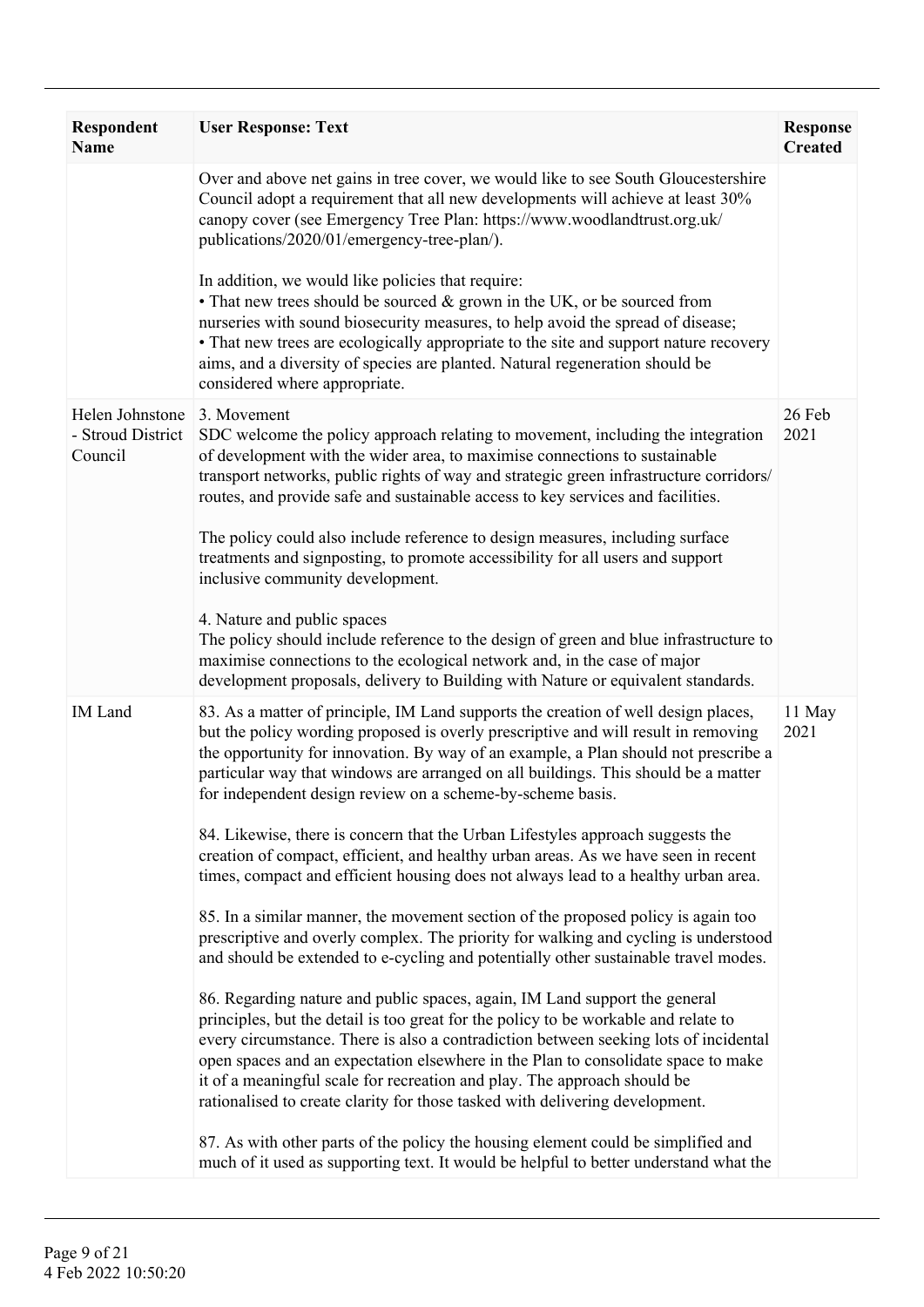| <b>Respondent</b><br>Name                            | <b>User Response: Text</b>                                                                                                                                                                                                                                                                                                                                                                                                                                                                                                                                                                                                                                             | <b>Response</b><br><b>Created</b> |
|------------------------------------------------------|------------------------------------------------------------------------------------------------------------------------------------------------------------------------------------------------------------------------------------------------------------------------------------------------------------------------------------------------------------------------------------------------------------------------------------------------------------------------------------------------------------------------------------------------------------------------------------------------------------------------------------------------------------------------|-----------------------------------|
|                                                      | term 'adaptable' means given that it can have a very significant impact upon<br>viability.                                                                                                                                                                                                                                                                                                                                                                                                                                                                                                                                                                             |                                   |
|                                                      | 88. As with many of the other policies in the Core Strategy Review, IM Land<br>supports the application of the M4(2) accessibility standards which is now<br>becoming an industry standard.                                                                                                                                                                                                                                                                                                                                                                                                                                                                            |                                   |
|                                                      | 89. However, the application of the accessibility standard $M4(3)$ to all new housing<br>would have a material impact on the Plan's delivery. Cost increase estimates<br>provided to the Government's Housing Standards Review by EC Harris estimated<br>£15,691 per apartment and £26,816 per house. Again, this is something that should<br>be considered as part of the whole Plan viability exercise which is encouraged by<br>national policy. It is noted that the NPPG (ID 56-008-20150327) only requires this<br>for dwellings over which the Council has housing nomination rights. Therefore, it<br>should only be required in these specific circumstances. |                                   |
| <b>IM</b> Land<br>Limited                            | 8.3 The proposed Creating Well-Designed Spaces policy is supported. However,<br>the draft policy will need to be amended to reflect the new approach proposed<br>within the NPPF and National Model Design Guide consultation (January 2021).                                                                                                                                                                                                                                                                                                                                                                                                                          | 26 Mar<br>2021                    |
| <b>Ivywell Capital</b><br>(IC)                       | 6.8 Whilst we are supportive of a policy which seeks to secure well-designed<br>places, one might question the value of generic policies such as these which often<br>repeat principles/guidance already set out at a national level (e.g. NPPF). One<br>wonders if it would be better to require compliance with established industry<br>guidance like Building for Life 12 with separate policies dictating resource<br>consumption and energy efficiency.                                                                                                                                                                                                           | 17 May<br>2021                    |
| James Carpenter<br>- Falfield Parish<br>Council      | No.                                                                                                                                                                                                                                                                                                                                                                                                                                                                                                                                                                                                                                                                    | 14 Apr<br>2021                    |
| Jenny Raggett -<br><b>Trasnport</b> for<br>New Homes | The impact of parking on the quality of place needs explanation. Transport for New<br>Homes have visited many new housing areas and have been struck by the way that<br>over-provision of parking and car-access have a very much detrimental effect on<br>place-making and walkability. Please visit our Web site.                                                                                                                                                                                                                                                                                                                                                    | 01 Mar<br>2021                    |
| John Acton                                           | No.                                                                                                                                                                                                                                                                                                                                                                                                                                                                                                                                                                                                                                                                    | 26 Mar<br>2021                    |
| John<br><b>Brimacombe</b>                            | see earlier comments re future demographics.                                                                                                                                                                                                                                                                                                                                                                                                                                                                                                                                                                                                                           | 28 Feb<br>2021                    |
| John Mills -<br>Cotswolds<br>Conservation<br>Board   | In principle, the Cotswolds Conservation Board supports the requirement for<br>development proposals to contribute to the distinctiveness and identity of the area.<br>Several of the 'special qualities' of the Cotswolds National Landscape are<br>particularly relevant to this policy:                                                                                                                                                                                                                                                                                                                                                                             | 16 Mar<br>2021                    |
|                                                      | • The unifying character of the limestone geology – its visible presence in the<br>landscape and use as a building material.                                                                                                                                                                                                                                                                                                                                                                                                                                                                                                                                           |                                   |
|                                                      | • Variations in the colour of the stone from one part of the AONB to another which<br>add a vital element of local distinctiveness.                                                                                                                                                                                                                                                                                                                                                                                                                                                                                                                                    |                                   |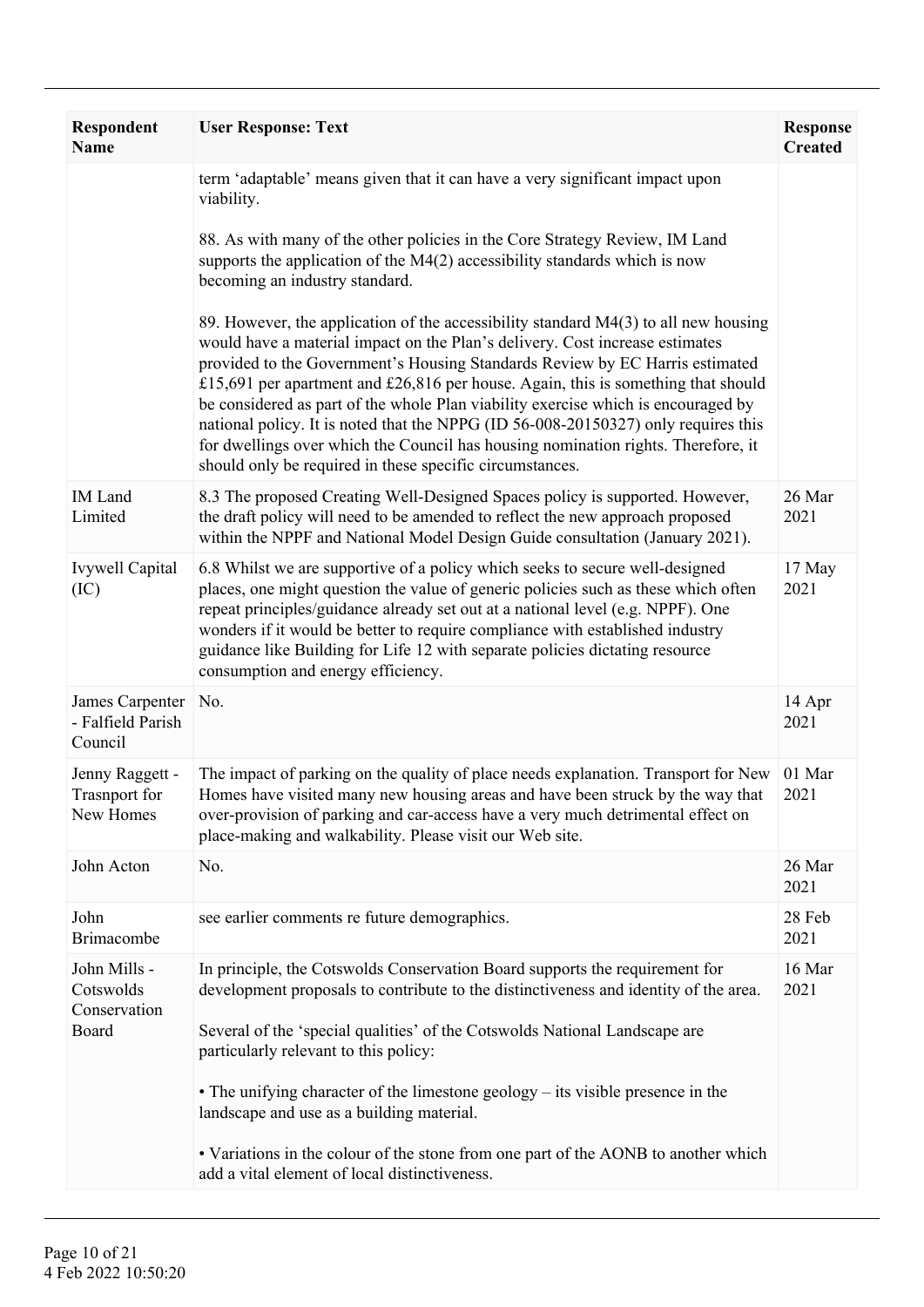| Respondent<br>Name                                                      | <b>User Response: Text</b>                                                                                                                                                                                                                                                                                                                                                                                                                      | <b>Response</b><br><b>Created</b> |
|-------------------------------------------------------------------------|-------------------------------------------------------------------------------------------------------------------------------------------------------------------------------------------------------------------------------------------------------------------------------------------------------------------------------------------------------------------------------------------------------------------------------------------------|-----------------------------------|
|                                                                         | • Distinctive settlements, developed in the Cotswold vernacular, high architectural<br>quality and integrity.                                                                                                                                                                                                                                                                                                                                   |                                   |
|                                                                         | As 'special qualities' of the Cotswolds National Landscapes, these are key<br>attributes on which the priorities for the area's conservation, enhancement and<br>management should be based. The importance of these special qualities should be<br>reflected in the policy.                                                                                                                                                                    |                                   |
|                                                                         | Policy CE3 of the Cotswolds AONB Management Plan 2018-2023 sets out policies<br>on 'local distinctiveness'. The Board's publication on 'Local Distinctiveness and<br>Landscape Change' explores how the built environment contributes to the<br>distinctive character of the National Landscape. In addition, the Cotswolds AONB<br>Landscape Strategy and Guidelines provides guidance on issues relating to the<br>design of new development. |                                   |
|                                                                         | We recommend that the 'Creating well-designed places' policy should require<br>development within the Cotswolds National Landscape to be consistent with – and<br>make a positive contribution to - these special qualities, polices and guidance.                                                                                                                                                                                              |                                   |
| Jonathan<br>Edwardes -<br>Pilning and<br>Severn Beach<br>Parish Council | Conserving designated sites, support needs to be provided to owners of designated<br>sites. Council to be a conduit to technical help and sources of financial assistance.<br>Proximity to two motorways and growing industry are having an impact on the air<br>quality of our area.                                                                                                                                                           | 26 Feb<br>2021                    |
|                                                                         | Flood Risk. We welcome the improvements to the sea defences, work in progress.<br>But we wish to have re-assurances from higher authority that the defences will<br>continue to be maintained to a high standard, until a comprehensive plan is made<br>for the re-location of all residents.                                                                                                                                                   |                                   |
|                                                                         | This is an opportunity to consider changes to the Green Belt designation. The<br>Parish Council believes that the Green Belt should be extended to the boundary of<br>the Severnside Enterprise Area. This is necessary to preclude the ad-hoc<br>encroachment by development, already demonstrated, which the LPA is ill-<br>equipped to stop by means of 'other policies'.                                                                    |                                   |
|                                                                         | Additional comments sent by email on Monday 1st March 2021 -                                                                                                                                                                                                                                                                                                                                                                                    |                                   |
|                                                                         | SGC should instigate a full review of Conservation Areas and consider proposals<br>for new ones. To assist in the planning process, SGC should assist each community<br>to identify its own 'vernacular', so that when contentiously designed development<br>proposals are submitted a local identity is available.                                                                                                                             |                                   |
| Kate Kelliher                                                           | This part of the document was so waffley that I didn't have a clue what it meant, or<br>indeed if it meant anything at all.                                                                                                                                                                                                                                                                                                                     | 31 Jan<br>2021                    |
| Katherine Adair<br>- UK Green<br><b>Building</b><br>Council             | We support the inclusion and reference to reducing the use of natural resources and<br>minimising embodied carbon emissions, however in order to achieve meaningful<br>outcomes and reduce embodied carbon emissions, the following policy<br>requirements<br>are recommended for residential developments:                                                                                                                                     | 17 Mar<br>2021                    |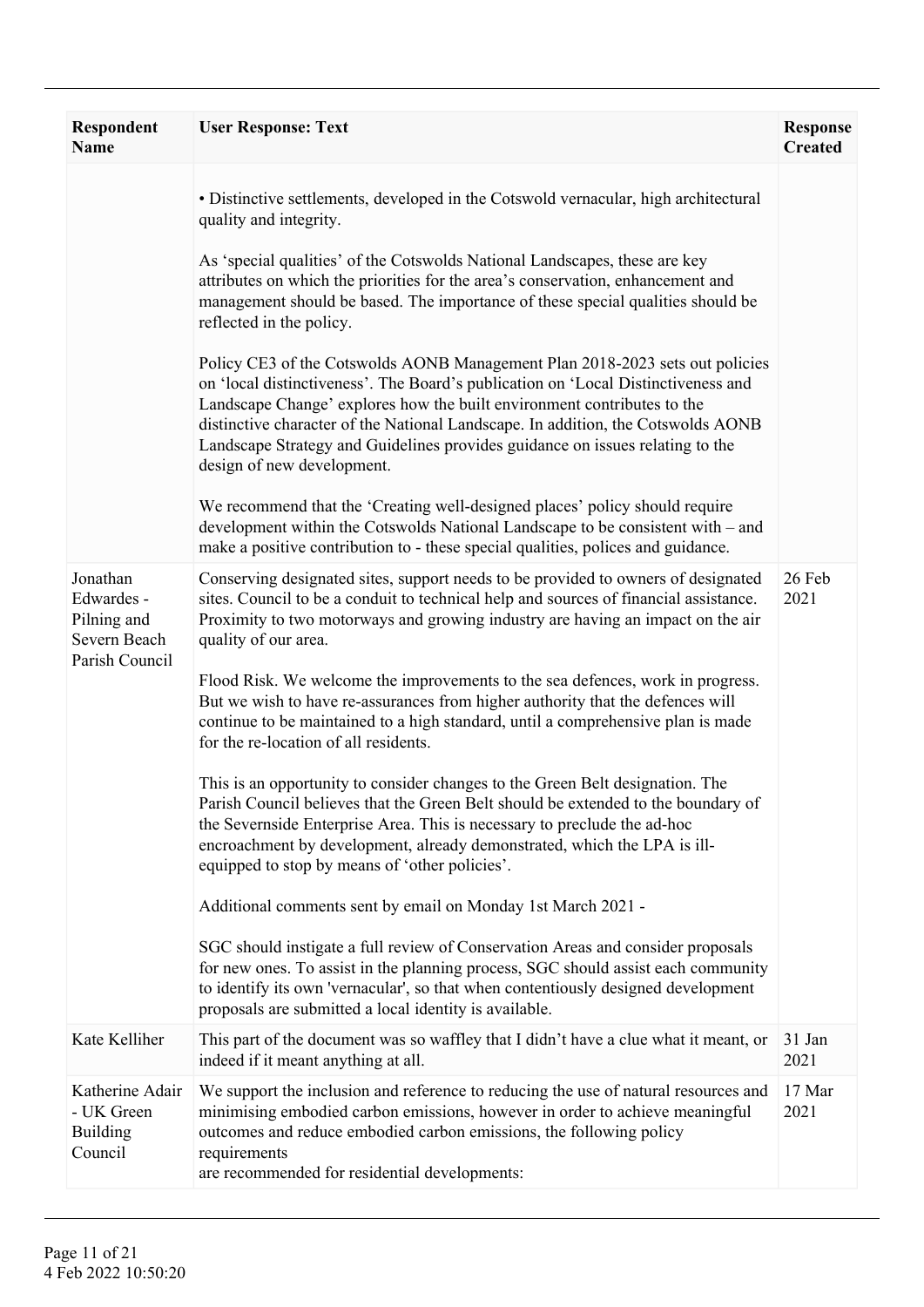| <b>Respondent</b><br><b>Name</b> | <b>User Response: Text</b>                                                                                                                                                                                                                                                                                                                                                                                                                                                                                                                                                                                                  | <b>Response</b><br><b>Created</b> |
|----------------------------------|-----------------------------------------------------------------------------------------------------------------------------------------------------------------------------------------------------------------------------------------------------------------------------------------------------------------------------------------------------------------------------------------------------------------------------------------------------------------------------------------------------------------------------------------------------------------------------------------------------------------------------|-----------------------------------|
|                                  | As a minimum:<br>It is recommended that local authorities set a requirement for all new homes as<br>follows:                                                                                                                                                                                                                                                                                                                                                                                                                                                                                                                |                                   |
|                                  | All developments shall demonstrate actions taken to reduce embodied carbon and<br>maximise opportunities for reuse through the provision of a Circular Economy<br>Statement.                                                                                                                                                                                                                                                                                                                                                                                                                                                |                                   |
|                                  | And the following is recommended for major developments:                                                                                                                                                                                                                                                                                                                                                                                                                                                                                                                                                                    |                                   |
|                                  | Major developments (defined as those with 10 or more dwellings or 1000 square<br>metres                                                                                                                                                                                                                                                                                                                                                                                                                                                                                                                                     |                                   |
|                                  | of floor space) shall calculate whole lifecycle carbon emissions (including<br>embodied                                                                                                                                                                                                                                                                                                                                                                                                                                                                                                                                     |                                   |
|                                  | carbon emissions) through a nationally recognised Whole Lifecycle Carbon<br>Assessment methodology and demonstrate actions taken to reduce lifecycle carbon<br>emissions.                                                                                                                                                                                                                                                                                                                                                                                                                                                   |                                   |
|                                  | The above should be accompanied by a commitment that all public buildings and<br>infrastructure should lead by example by disclosing such data.                                                                                                                                                                                                                                                                                                                                                                                                                                                                             |                                   |
|                                  | As a stretch target                                                                                                                                                                                                                                                                                                                                                                                                                                                                                                                                                                                                         |                                   |
|                                  | In addition to the disclosure requirement for public buildings and infrastructure, we<br>recommend the following policy for all developments:                                                                                                                                                                                                                                                                                                                                                                                                                                                                               |                                   |
|                                  | All developments shall calculate whole life-cycle carbon emissions (including<br>embodied carbon emissions) through a nationally recognised Whole Life-cycle<br>Carbon Assessment methodology and demonstrate actions taken to reduce life-<br>cycle carbon emissions. Data gathered will serve as the basis for the introduction of<br>carbon reduction targets in due course.                                                                                                                                                                                                                                             |                                   |
|                                  | And for major developments:<br>Major developments should target <500 kgCO2e/m2 upfront embodied carbon<br>emissions (equating to the emissions covered by Modules A1-A5 of the RICS<br>methodology).                                                                                                                                                                                                                                                                                                                                                                                                                        |                                   |
|                                  | Consistent data is not yet widely available for all life stages of a whole life-cycle<br>carbon<br>assessment. However, data for upfront embodied carbon emissions (the product and                                                                                                                                                                                                                                                                                                                                                                                                                                         |                                   |
|                                  | construction stages) is already reasonably good, which is why we are<br>recommending<br>setting a target for them. The recommended target of $\leq 500 \text{ kgCO2e/m2}$ is aligned<br>with the LETI best practice 2020 recommended target for upfront embodied carbon<br>and is also referred to by the GLA as a current aspirational benchmark for<br>apartment buildings. As data for the later life-cycle stages starts to become more<br>widely available, it will be right to move over time towards setting targets for these<br>and for whole life-cycle carbon emissions as a whole. By 2025, it is expected that |                                   |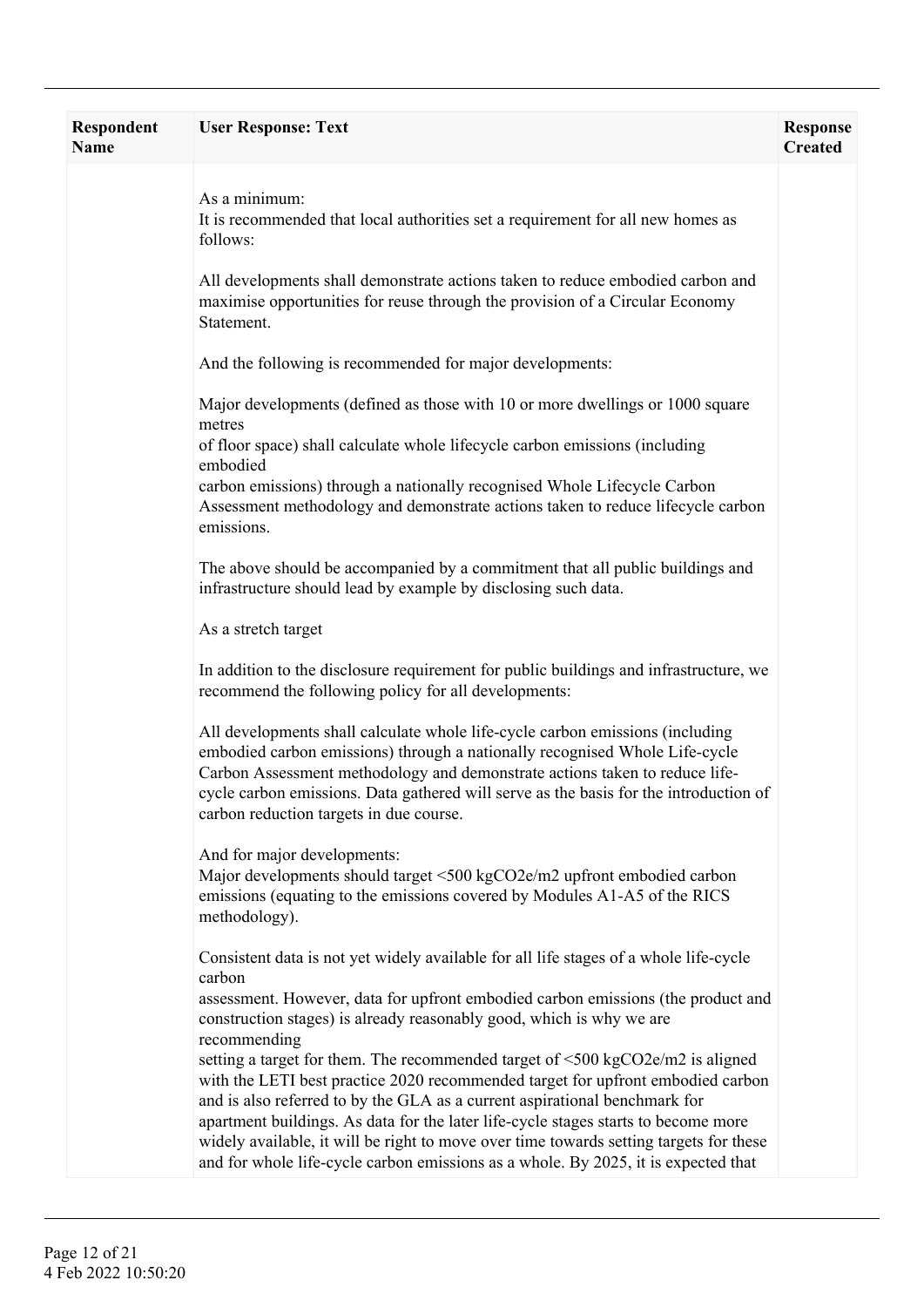| <b>Respondent</b><br><b>Name</b>             | <b>User Response: Text</b>                                                                                                                                                                                                                                                                                                                                                                                                                                                                                  | <b>Response</b><br><b>Created</b> |
|----------------------------------------------|-------------------------------------------------------------------------------------------------------------------------------------------------------------------------------------------------------------------------------------------------------------------------------------------------------------------------------------------------------------------------------------------------------------------------------------------------------------------------------------------------------------|-----------------------------------|
|                                              | data for whole life-cycle emissions will be more widely available, and so it is<br>recommended that by this date upfront embodied carbon emission targets are<br>tightened, and new targets for whole life-cycle carbon emissions are also<br>introduced in line with industry understanding at the time.                                                                                                                                                                                                   |                                   |
|                                              | For non-domestic buildings, we recommend policies following the same approach<br>as<br>residential. We are currently formalising our position relating to the targets that we<br>recommend for non-residential developments, and this will be available over the                                                                                                                                                                                                                                            |                                   |
|                                              | coming months. Once we have confirmed this UKGBC would be happy to have a<br>further discussion around the recommended targets.                                                                                                                                                                                                                                                                                                                                                                             |                                   |
| <b>Kevin Masters</b>                         | I have read Trapp'd's response and wish to add my name to it.                                                                                                                                                                                                                                                                                                                                                                                                                                               | 25 Feb<br>2021                    |
| Lauren Cook -<br>Stride Treglown             | No, it is considered that all priority issues relevant to the creation of well-designed<br>places are addressed through this policy.                                                                                                                                                                                                                                                                                                                                                                        | 01 Mar<br>2021                    |
| Lee Taylor                                   | Make sure your data is robust and system engineering is used to define<br>requirements before you make decisions. Blend with natural environment and not<br>be like lyde green                                                                                                                                                                                                                                                                                                                              | 23 Jan<br>2021                    |
| Lesley Brown                                 | 10 Key design characteristics<br>3) Not quite sure what is meant by compact development<br>6) Agree that public spaces must be well-located, safe and attractive<br>8) Agree that homes must be healthy, comfortable and safe                                                                                                                                                                                                                                                                               | 15 Feb<br>2021                    |
|                                              | Policy wording<br>5) Uses, homes and buildings b)<br>I agree that safe, secure healthy living needs to be in environments where<br>opportunities for criminal activity are designed out. eg. Sadly, all too often a<br>playground for young children is made unusable due to it being vandalised by<br>teenagers leaving smashed glass bottles etc in the area. Anything that can be done<br>to deter this would be welcome.                                                                                |                                   |
| Lizzie Staley                                | The homes and land uses that already exist should be respected. People don't want<br>to have their view and wellbeing suddenly crowded by homes and traffic noise,<br>dangerous roads and disappeared green spaces that used to provide recreation and<br>exercise space outside their doors. If this is taken away, people would have to use<br>their cars to drive somewhere to exercise.<br>Will developers actually stick to it, or will they ignore the rules as they have done<br>in other locations? | 28 Feb<br>2021                    |
| Louise Powell -<br>Thornbury<br>Town Council | Flexibility should be available to be specific about the type and range of housing to<br>meet needs in different areas.                                                                                                                                                                                                                                                                                                                                                                                     | 08 Apr<br>2021                    |
| Martyn Hall                                  | Thornbury high street is dead now you have closed it off so please rethink it with<br>brains and don't cock it up more . There are lots of charity shops and empty shops !                                                                                                                                                                                                                                                                                                                                  | 26 Feb<br>2021                    |
| Martyn Hopkins                               | As a resident of Kington, a small village on the outskirts of Thornbury, we have a<br>number of concerns about potential future developments within or around our<br>village. As rural area, we are surrounded by mainly agricultural land. Agricultural                                                                                                                                                                                                                                                    | 22 Feb<br>2021                    |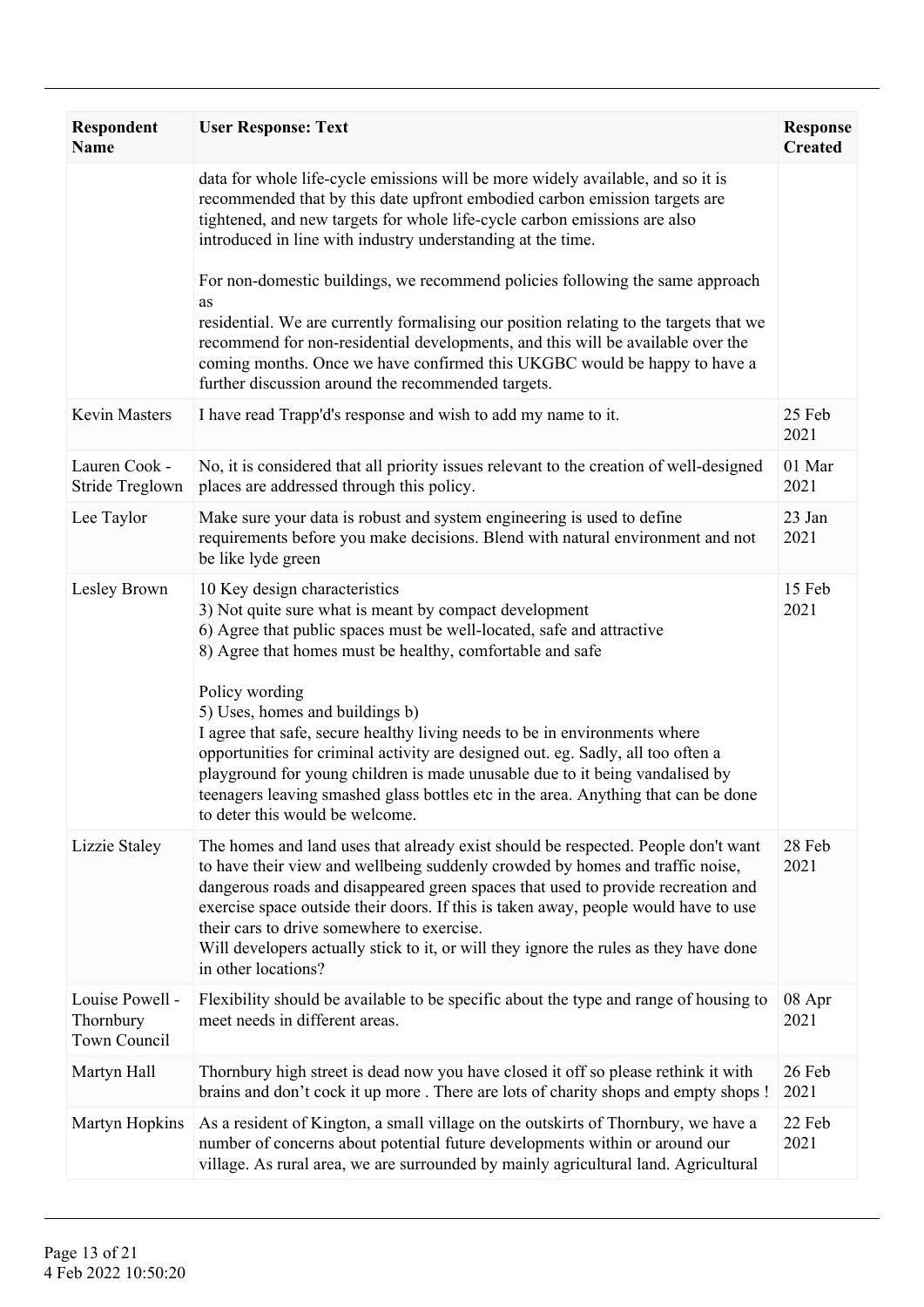| Respondent<br><b>Name</b>                         | <b>User Response: Text</b>                                                                                                                                                                                                                                                                                                                                                                               | <b>Response</b><br><b>Created</b> |
|---------------------------------------------------|----------------------------------------------------------------------------------------------------------------------------------------------------------------------------------------------------------------------------------------------------------------------------------------------------------------------------------------------------------------------------------------------------------|-----------------------------------|
|                                                   | Land Management allows for tree/ hederow development/ maintenance and as such<br>this forms an extensive habitat for wildlife. We have a plethora of wildlife that we<br>see on a regular basis: Badgers, Heron, Nesting pairs of Buzzrads, Weasels, Owls,<br>Foxes, and a huge variety of wild birds. Any future developements within this area<br>would greatly impact on the current wildlife levels. |                                   |
|                                                   | In addition to this, Kington is within a Flood Plain. Although there is a level of<br>flood water managment, as standard as it is an agricultural area. That said, we still<br>have issues annually with flooding along our local road network.                                                                                                                                                          |                                   |
|                                                   | Like all villages there is an element of history. Local to Kington is Thornbury<br>Castle and St Mary's church. Building NEW Housing within the vacinity of this<br>will greatly effect the nature of historic structures and ambience created by these<br>historic buildings.                                                                                                                           |                                   |
|                                                   | Finally, our current road infrastruture is based upon a local small village, and to add<br>new housing within this area, increasing traffic. Te current infrastructure doesn't<br>managed safely the current level of housing, let alone adding extensively more to<br>the mix. Often the roads are only passable by a car at a time!!!                                                                  |                                   |
| Matthew Blaken<br>- DJ&P<br>Newland Rennie<br>Ltd | This is a very subjective policy and a more evidenced based approach / review<br>process should be adopted.                                                                                                                                                                                                                                                                                              | 14 Dec<br>2020                    |
| Matthew<br>McCollom                               | The principles are sound. The manner of implementation is the key.                                                                                                                                                                                                                                                                                                                                       | 28 Feb<br>2021                    |
| Maurice Wayne                                     | No                                                                                                                                                                                                                                                                                                                                                                                                       | 08 Feb<br>2021                    |
| Mel Clinton -<br>Nash<br>Partnership              | 10. Key design characteristics – whilst the draft policy refers to aspects of<br>residential design, such as adaptability and internal storage provision there is no<br>mention of the likely long-term growth in people working from home at least some<br>of the time. This is a key societal trend that should be considered in policy terms.                                                         | 01 Mar<br>2021                    |
| Michelle<br>Greaves                               | Include and account for HMOs in the context of the area                                                                                                                                                                                                                                                                                                                                                  | 03 Feb<br>2021                    |
| Mike Bennewitz                                    | I don't agree with the proposed designs for a non urban area                                                                                                                                                                                                                                                                                                                                             | 23 Feb<br>2021                    |
| Mr. A. D.<br>England                              | 8.3 The proposed Creating Well-Designed Spaces policy is supported. However,<br>the draft policy will need to be amended to reflect the new approach proposed<br>within the NPPF and National Model Design Guide consultation (January 2021).                                                                                                                                                            | 29 Mar<br>2021                    |
| Mr. Blake -<br>Oldland Parish<br>Council          | As above                                                                                                                                                                                                                                                                                                                                                                                                 | 17 Feb<br>2021                    |
| Neil Oviatt                                       | Less density and better design<br>Take the finished development by Bloor homes on Morton Way - You have<br>Childrens play areas near main roads, a hideous 4 story yellow rendered house at<br>the highest point on the site (looks ridiculous) and then whatever was considered as                                                                                                                      | 30 Nov<br>2020                    |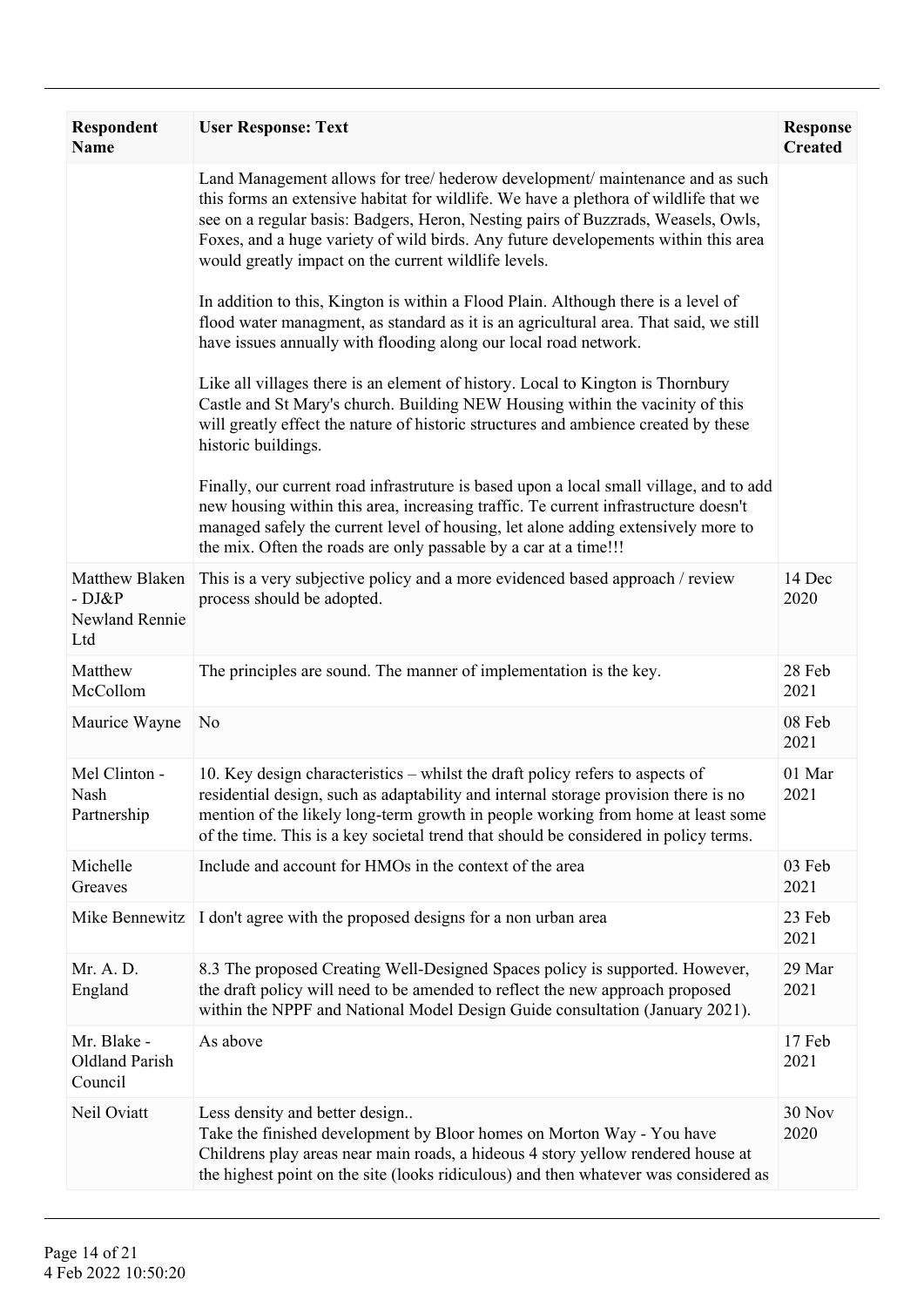| Respondent<br><b>Name</b>                                           | <b>User Response: Text</b>                                                                                                                                                                                                                                                                                                                                                                                                                                   | <b>Response</b><br><b>Created</b> |
|---------------------------------------------------------------------|--------------------------------------------------------------------------------------------------------------------------------------------------------------------------------------------------------------------------------------------------------------------------------------------------------------------------------------------------------------------------------------------------------------------------------------------------------------|-----------------------------------|
|                                                                     | suitable in respect of design here you then allow the most ugly, ill fitting co-op<br>built in dark grey brick standing out like a sore thumb with neon signs! Planning<br>officers should be held accountable!! Please walk these sites!                                                                                                                                                                                                                    |                                   |
|                                                                     | New development of market towns should enforce historic-looking builds I.E<br>gerogian town -= Georgian builds, Victorian town = Real stone etc etc Make<br>developers create places to live that excite and make people proud<br>Sense of place and character!                                                                                                                                                                                              |                                   |
| Newland Homes<br>- Land at Aust<br>Road                             | 6.9 Whilst we are supportive of a policy which seeks to secure well-designed<br>places, one might question the value of generic policies such as these which often<br>repeat principles/guidance already set out at a national level (e.g. NPPF). One<br>wonders if it would be better to require compliance with established industry<br>guidance like Building for Life 12 with separate policies dictating resource<br>consumption and energy efficiency. | 14 May<br>2021                    |
| Newland Homes<br>- Land West of<br>The B4061<br><b>Bristol Road</b> | 6.9 Whilst we are supportive of a policy which seeks to secure well-designed<br>places, one might question the value of generic policies such as these which often<br>repeat principles/guidance already set out at a national level (e.g. NPPF). One<br>wonders if it would be better to require compliance with established industry<br>guidance like Building for Life 12 with separate policies dictating resource<br>consumption and energy efficiency. | 13 May<br>2021                    |
| Nick Woodward                                                       | Any new developments should firstly exploit and maximise the use of brownfield<br>land, perhaps even as on the continent providing garaging/external storage below<br>ground level.                                                                                                                                                                                                                                                                          | 28 Feb<br>2021                    |
| Nicola Flack                                                        | If only this was a condition of new developments. The Thornbury developments are<br>terrible, narrow roads, parked up to the hilt with cars over each side of the<br>pavement, where only a single car can fit through. Moving around in a wheelchair<br>or with a pushchair would be impossible. Cycling or walking with children would<br>be very dangerous.                                                                                               | 31 Jan<br>2021                    |
| Nicola<br>O'Connell                                                 | No comment                                                                                                                                                                                                                                                                                                                                                                                                                                                   | 27 Feb<br>2021                    |
| Patricia Trull -<br>South Glos<br>Council                           | I don't think we are creating a good design of homes and place. The developers<br>dictate.                                                                                                                                                                                                                                                                                                                                                                   | 08 Dec<br>2020                    |
| Patrick Williams                                                    | This is fundamental in new or redeveloped urban areas.                                                                                                                                                                                                                                                                                                                                                                                                       | 09 Mar<br>2021                    |
| Paula Evans -<br>Rangeworthy<br>Parish Council                      | Do not overcrowd development sites; COVID-19 has proved people want more<br>open space around them.                                                                                                                                                                                                                                                                                                                                                          | 26 Feb<br>2021                    |
| Pauline and<br>Richard Wilson                                       | Green spaces must have connectivity for wildlife movement and also a pleasant<br>place for residents to walk. Unless they are to be used for formal play, they should<br>be sown with low growing wild flowers not cheap Rye grass as at present.                                                                                                                                                                                                            | 25 Feb<br>2021                    |
|                                                                     | House styles should definitely reflect the locality in style and materials. They<br>should not contrast especially in rural locations. Colour of roof tiles should be<br>muted so that they do not stand out in the landscape.                                                                                                                                                                                                                               |                                   |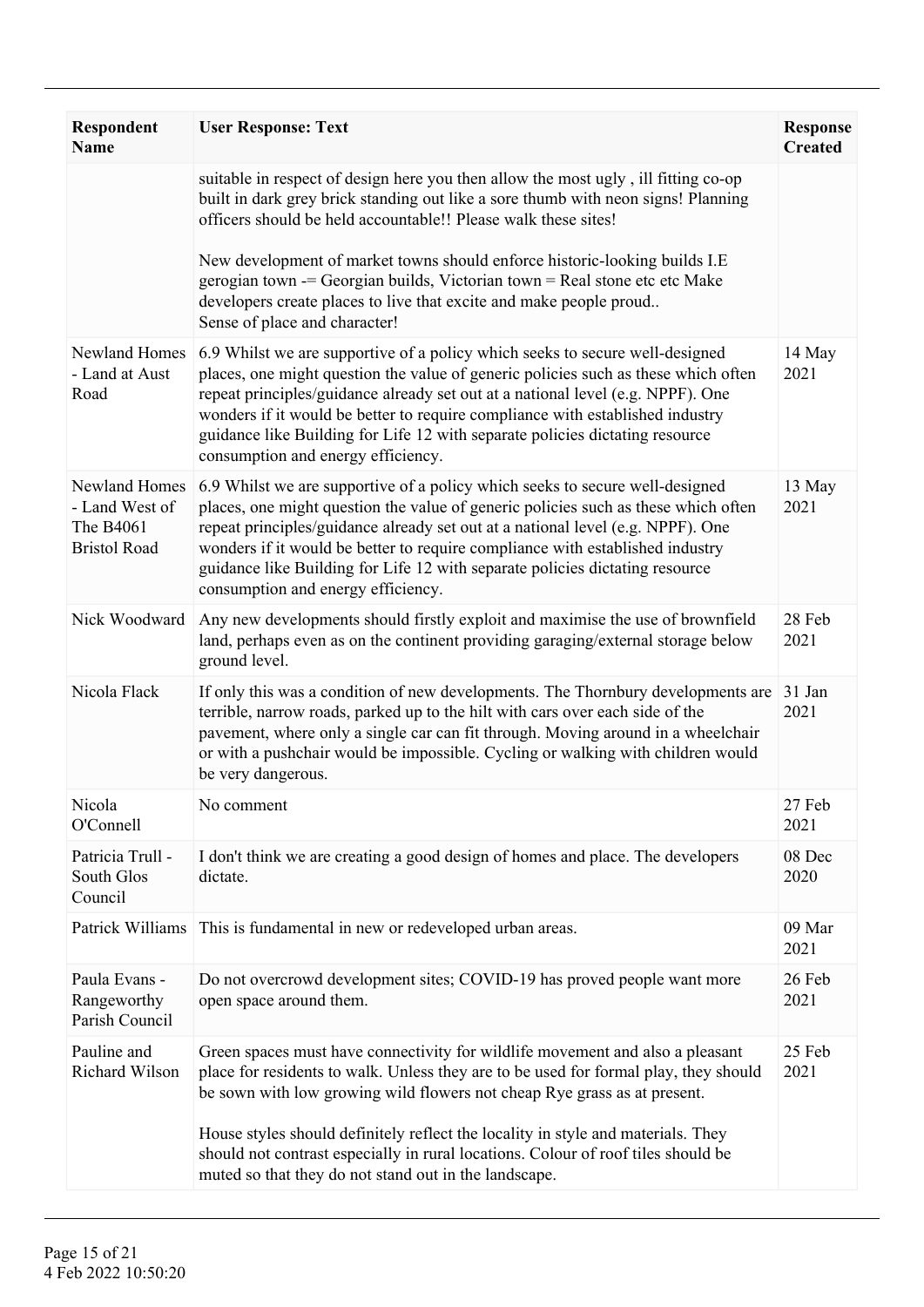| <b>Respondent</b><br><b>Name</b>                      | <b>User Response: Text</b>                                                                                                                                                                                                                                                                                                                                                                                                                                                                    | <b>Response</b><br><b>Created</b> |
|-------------------------------------------------------|-----------------------------------------------------------------------------------------------------------------------------------------------------------------------------------------------------------------------------------------------------------------------------------------------------------------------------------------------------------------------------------------------------------------------------------------------------------------------------------------------|-----------------------------------|
|                                                       | Orientation of houses should allow for optimal solar generation on pv panels.<br>Public art should, whenever possible, fulfil a useful purpose e.g. an artistic finger<br>post or seat.<br>Designing houses that are easily adaptable for older age may mean that a small<br>number of people remain in a family 4/5 bed house. This is not desirable.<br>Parking drives must have adequate permeability to the surface to allow drainage.<br>Bris soleil should be spelt brise soleil.       |                                   |
| Persimmon<br>Homes Severn<br>Valley                   | Please see attached document.<br>Proposed Policies: High Quality Design and Local Distinctiveness:<br>6.11 We note the intention to update existing policy CS1 (High Quality Design)<br>from the adopted Core Strategy and policy PSP1 (Local Distinctiveness) from the<br>Policies Sites and Places Plan.<br>6.12 We support the principle of these policies provided that they are applied<br>appropriately to the specific context in which a development proposal is being<br>considered. | 11 May<br>2021                    |
| Peter Box                                             | The policies rely on developers coming on board.                                                                                                                                                                                                                                                                                                                                                                                                                                              | 23 Feb<br>2021                    |
| Peter Rawlinson<br>- Gleeson<br><b>Strategic Land</b> | The proposed policy is currently very long and would benefit from being more<br>succinct. It will also be important to ensure that it does not duplicate existing<br>policies in the NPPF and guidance in the NPPG and National Design Guide and<br>Code. There should also be flexibility for Architects to design schemes with their<br>own character and this may not be achievable if there is not sufficient flexibility in<br>the policy.                                               | 10 Mar<br>2021                    |
| Progress Land<br>Ltd                                  | The policy is very detailed and duplicates the general thrust of the NDG. We would<br>question whether all aspects of this policy can be adhered to by developments<br>which deliver intensification of urban areas which does reinforce the concept of<br>delivering growth via new settlements which can be properly planned to deliver<br>these ambitions.                                                                                                                                 | 11 May<br>2021                    |
| R. Brown                                              | 10 Key design characteristics<br>6. I agree public spaces must be well located, safe and attractive<br>8. I agree homes must be healthy, comfortable and safe, I also feel there is a need to<br>future proof new housing. Features such as solar power, charging points for electric<br>cars and office space for home working needs to be incorporated into new housing.                                                                                                                    | 25 Feb<br>2021                    |
| Rebecca<br>Woodward                                   | Absolutely. Any new developments must maximise use of the land to achieve it's<br>end to reduce the need to develop on other sites.                                                                                                                                                                                                                                                                                                                                                           | 28 Feb<br>2021                    |
| Redcliffe Homes No comments.                          |                                                                                                                                                                                                                                                                                                                                                                                                                                                                                               | $01$ Jun<br>2021                  |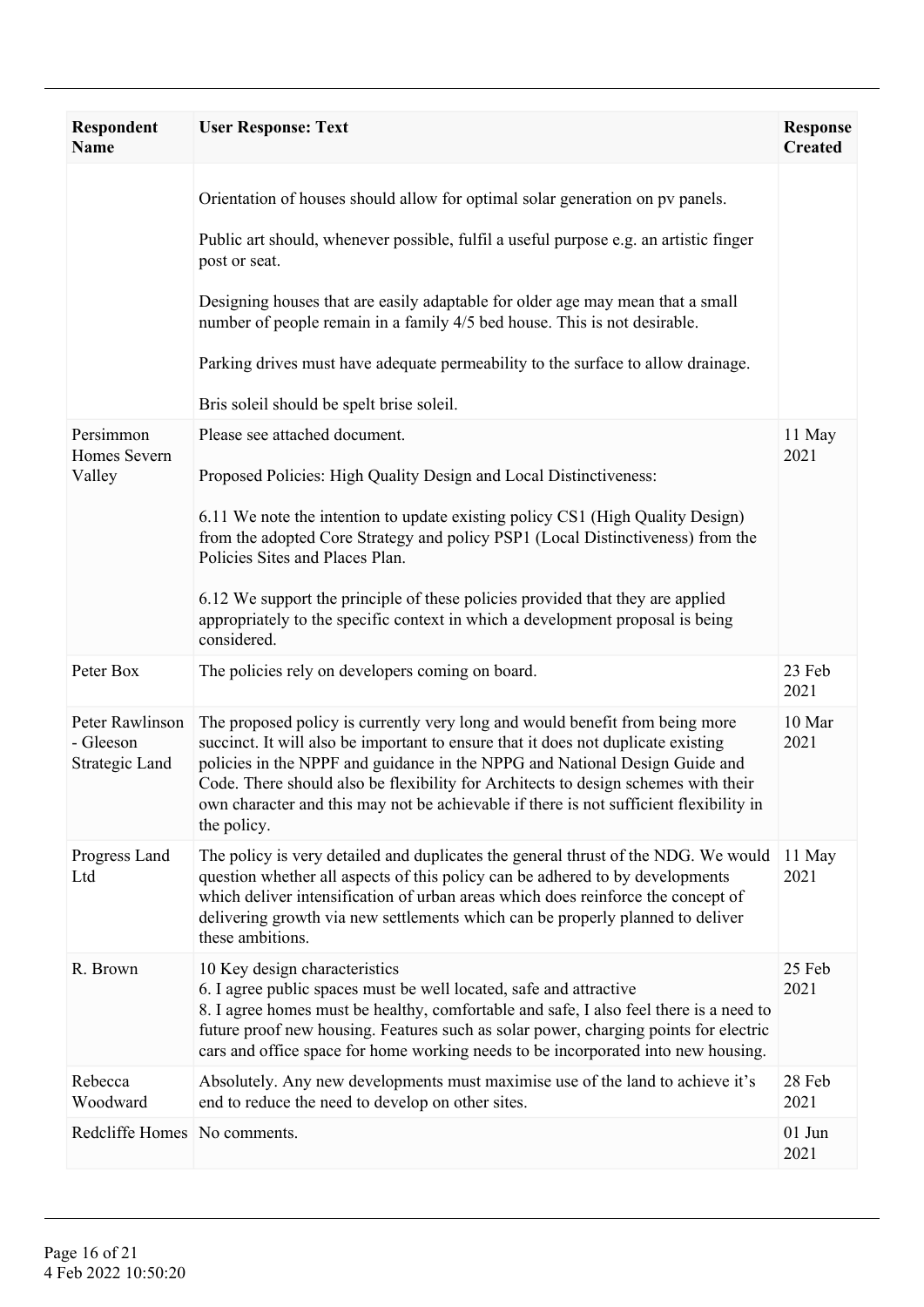| <b>Respondent</b><br><b>Name</b>                         | <b>User Response: Text</b>                                                                                                                                                                                                                                                                                                                                                                                                                                                                                                                                                                                                                                                                                                              | <b>Response</b><br><b>Created</b> |
|----------------------------------------------------------|-----------------------------------------------------------------------------------------------------------------------------------------------------------------------------------------------------------------------------------------------------------------------------------------------------------------------------------------------------------------------------------------------------------------------------------------------------------------------------------------------------------------------------------------------------------------------------------------------------------------------------------------------------------------------------------------------------------------------------------------|-----------------------------------|
| <b>Redrow Homes</b><br>(SW)                              | Please see enclosed representations.<br>Creating Well Designed Places:<br>5.7 We support this emerging design policy but would ask that the Council ensure it<br>references, and remains consistent with, the published and emerging Central<br>Government design guidance, as set out in the National Design Guide.                                                                                                                                                                                                                                                                                                                                                                                                                    | 29 Apr<br>2021                    |
| Richard<br>Bentham                                       | Please promote motorcycles as a mode of efficient, low pollution, less congested<br>commuting. Your plan mentions them twice. Not good enough! Provide secure<br>parking & promote awareness with roadside poster campaign. Your report often<br>states the commuting/shopping distances are too far or difficult to walk. Cycling is<br>suitable for some people travelling a few miles. Not everyone is able to cycle. With<br>new development looking to reduce car parking then more 2 wheelers instead of<br>cars can achieve this.                                                                                                                                                                                                | 26 Jan<br>2021                    |
| Richard Lloyd                                            | I note that the Government is consulting on changes to the NPPF which emphasise<br>further the importance of good design and placemaking. This coincided with the<br>publication of a draft national design code and associated guidance in response to<br>the Building Better, Building Beautiful Commission's report 'Living with Beauty'.<br>These documents may indicate that refinements to the policy are required.                                                                                                                                                                                                                                                                                                               | 03 Mar<br>2021                    |
| Robert Harris -<br>Olveston Parish<br>Council            | N <sub>0</sub>                                                                                                                                                                                                                                                                                                                                                                                                                                                                                                                                                                                                                                                                                                                          | 26 Feb<br>2021                    |
| Roger Hall                                               | See TRAPP'D response.                                                                                                                                                                                                                                                                                                                                                                                                                                                                                                                                                                                                                                                                                                                   | 25 Feb<br>2021                    |
| Rosalyn Pyle                                             | N <sub>0</sub>                                                                                                                                                                                                                                                                                                                                                                                                                                                                                                                                                                                                                                                                                                                          | 28 Feb<br>2021                    |
| Sam Scott -<br>South Glos<br>Councillors                 | We think it is important that new developments are designed with a sense of place<br>in mind, and bring in characteristics from the local area. Arts development should<br>Labour Group of also be involved.<br>We need to ensure that developers build good quality homes, but that they are also<br>affordable.<br>Page 176 states: "The conservation of natural resources, including land, water,<br>energy and materials in buildings and development, will form part of the strategy to<br>mitigate and adapt to the impacts of climate change, helping to provide well-<br>designed places over the longer-term. Acceptable development proposal(s) must<br>demonstrate that" - How does this justify building in the Green Belt? | 02 Mar<br>2021                    |
| Sean and<br>Jacqueline<br>Rinaldi                        | No.                                                                                                                                                                                                                                                                                                                                                                                                                                                                                                                                                                                                                                                                                                                                     | 26 Mar<br>2021                    |
| Simon Fitton -<br><b>YTL</b><br>Developments<br>(UK) Ltd | Much as the same as the energy policy, this design policy stands at three sides in<br>length which is simply too long and complex; it does not need to be. The policy<br>takes most of its clues from the National Design Guide – these principles do not<br>need to (and should not) be repeated in local policy. There is nothing intrinsically                                                                                                                                                                                                                                                                                                                                                                                       | 16 Mar<br>2021                    |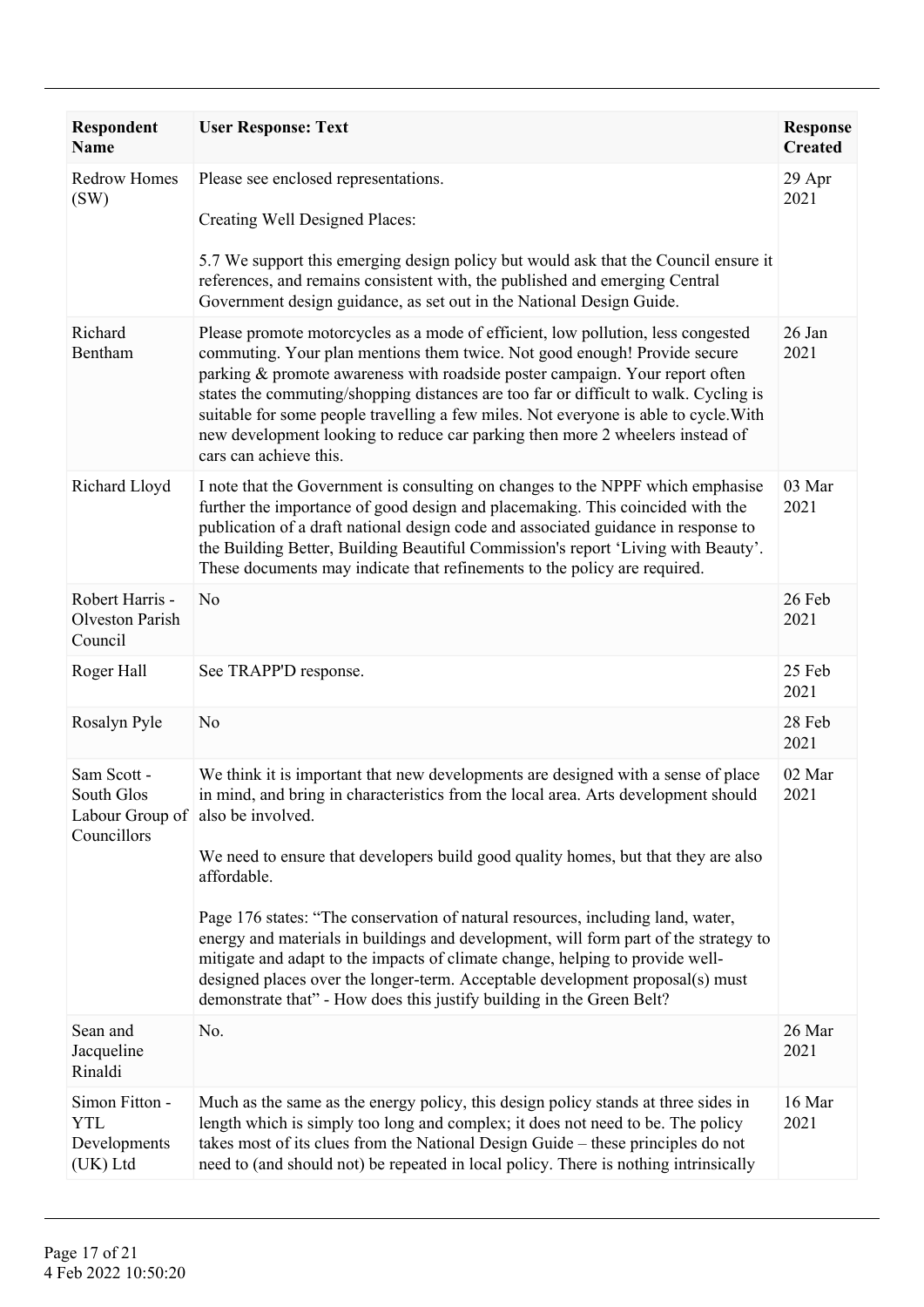| Respondent<br><b>Name</b>                                                 | <b>User Response: Text</b>                                                                                                                                                                                                                                                                                                                                                                                                                                                                    | <b>Response</b><br><b>Created</b> |
|---------------------------------------------------------------------------|-----------------------------------------------------------------------------------------------------------------------------------------------------------------------------------------------------------------------------------------------------------------------------------------------------------------------------------------------------------------------------------------------------------------------------------------------------------------------------------------------|-----------------------------------|
|                                                                           | wrong with the intent but this is not the way to speed up the decision making<br>process. If Development Management Planners have to assess every proposal<br>against this policy then it is going to be a hugely bureaucratic and 'tick box'<br>process that benefits no one.                                                                                                                                                                                                                |                                   |
| Simon Moore                                                               | Ensure that the priority in all well-designed places is given to the pedestrian, rider<br>and cyclist. Thornbury High Street is a great start - complete this project with a<br>relaid road and pavement that are integrated on one level. Complete similar projects<br>in other county towns and villages.                                                                                                                                                                                   | 28 Feb<br>2021                    |
| Simon Steele-<br>Perkins -<br><b>Waddeton Park</b><br>Limited             | No.                                                                                                                                                                                                                                                                                                                                                                                                                                                                                           | 06 May<br>2021                    |
| <b>Bristol</b> [South<br>Gloucestershire<br>District]                     | Sophie Spencer - Avoid the inclusion of anything designated as beautiful, it is too nebulous a concept<br>CPRE Avon and to be implemented effectively.                                                                                                                                                                                                                                                                                                                                        | 02 Mar<br>2021                    |
| Sophie<br>Wainwright -<br>South Glos<br>Disability<br>Equality<br>Network | - The streetscape and associated planning should have disabled access as a<br>cornerstone.                                                                                                                                                                                                                                                                                                                                                                                                    | 13 Apr<br>2021                    |
| South West<br>Strategic<br>Developments<br>(SWSD)                         | Please see enclosed representations.                                                                                                                                                                                                                                                                                                                                                                                                                                                          | 31 Mar<br>2021                    |
| St. Modwen<br>Developments<br>and The<br><b>Tortworth Estate</b>          | We do not have any specific comments on the policy aspirations at this stage as<br>they align to the principles that underline the approach to Garden Village delivery,<br>but we reserve the right to make further comments as the policy progresses.<br>However, in terms of presentation, the policy should be redrafted to be more<br>concise and specific to the locality. The policy should align with national guidance<br>on design but there is no need to repeat it in detail here. | 05 Mar<br>2021                    |
| Stephen<br>Hickmans                                                       | Design developments to complement the environment, and not to just squeeze as<br>many as possible                                                                                                                                                                                                                                                                                                                                                                                             | 26 Jan<br>2021                    |
| <b>Steve Seward</b>                                                       | It is unfortunate that the drivers for recent large developments cannot be considered<br>as long lasting and well designed - if any future development occurs then suitability<br>and quality allowing for significant gardens, garages and open spaces must take<br>high priority at the cost of profit, skylines such as Hong Kong, New York, London,<br>Birmingham, must be prevented for South Gloucestershire                                                                            | 13 Feb<br>2021                    |
| Strongvox<br>Homes                                                        | Creating Well-designed Places:<br>6.7 Whilst we are supportive of a policy which seeks to secure well-designed<br>places, one might question the value of generic policies such as these which often<br>repeat principle/guidance already set out at a national level (e.g. NPPF). One                                                                                                                                                                                                        | 11 May<br>2021                    |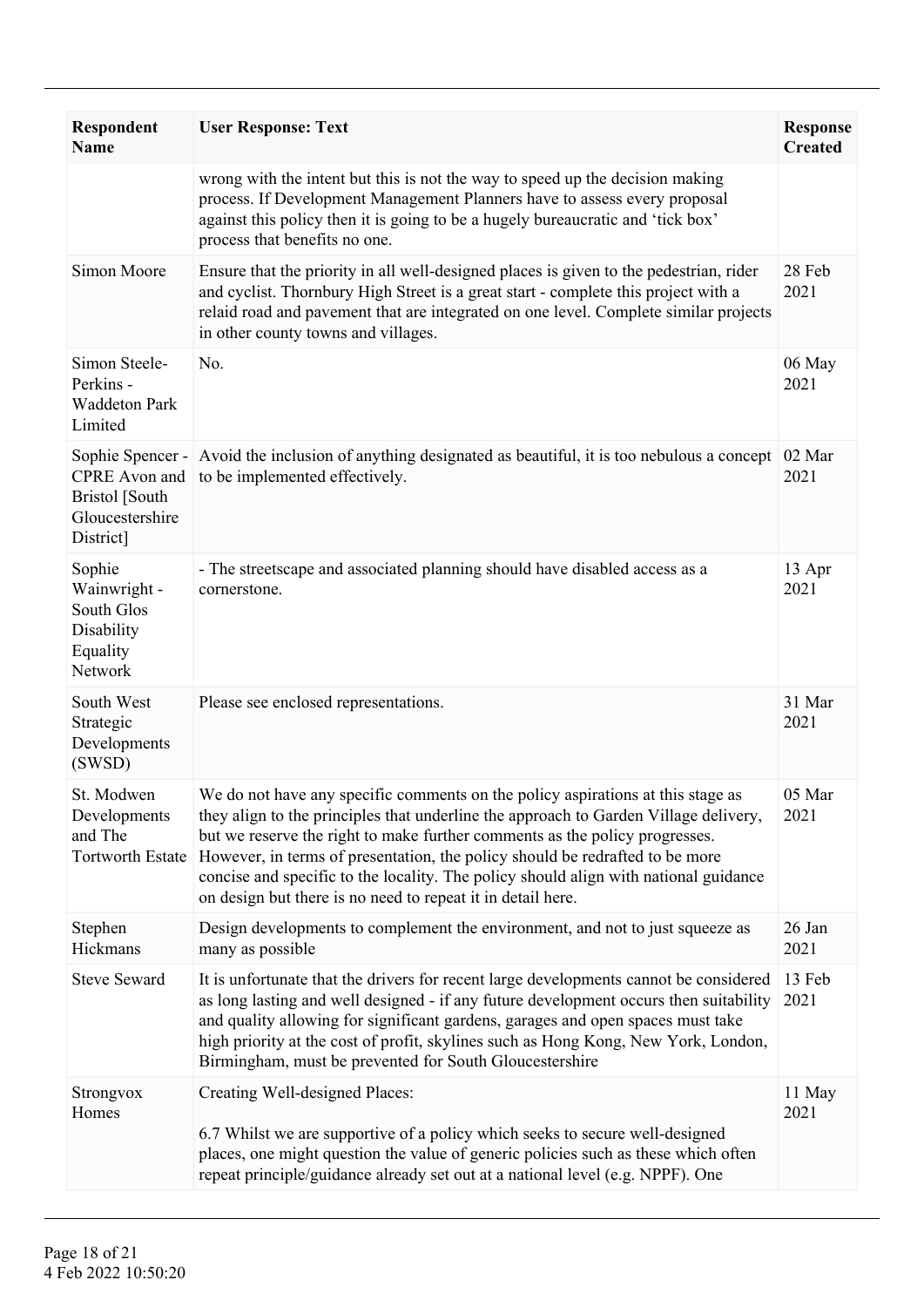| <b>Respondent</b><br><b>Name</b>                       | <b>User Response: Text</b>                                                                                                                                                                                                                                                                                                                                                                                                                                                                                                                                                                                                                                                                                                                                                                                      | <b>Response</b><br><b>Created</b> |
|--------------------------------------------------------|-----------------------------------------------------------------------------------------------------------------------------------------------------------------------------------------------------------------------------------------------------------------------------------------------------------------------------------------------------------------------------------------------------------------------------------------------------------------------------------------------------------------------------------------------------------------------------------------------------------------------------------------------------------------------------------------------------------------------------------------------------------------------------------------------------------------|-----------------------------------|
|                                                        | wonders if it would be better to require compliance with established industry<br>guidance like Building for Life 12 with separate policies dictating resource<br>consumption and energy efficiency.                                                                                                                                                                                                                                                                                                                                                                                                                                                                                                                                                                                                             |                                   |
| Sue Green -<br>Home Builders<br>Federation             | The Council is proposing to modify adopted Policies CS1 & PSP1 under Creating<br>well-designed places which is based on characteristics of Context & Identity, Built<br>Form, Movement, Nature & Public Spaces, Uses, Homes & Buildings and<br>Resources & Lifespan.                                                                                                                                                                                                                                                                                                                                                                                                                                                                                                                                            | 05 Mar<br>2021                    |
|                                                        | The Council's policy approach to achieving well designed places should accord<br>with the 2019 NPPF, the latest NPPG, the National Design Guide and National<br>Design Code. Any local guidance should be specific to the locality rather than<br>repetitive of national policy or guidance. It is noted that the draft policy is too<br>prescriptive, overly long and wordy. The Council should re-draft the policy to be<br>more concise and less repetitive.                                                                                                                                                                                                                                                                                                                                                 |                                   |
| Susan Smith                                            | No                                                                                                                                                                                                                                                                                                                                                                                                                                                                                                                                                                                                                                                                                                                                                                                                              | 16 Feb<br>2021                    |
| Terry<br>Chamberlain<br>and Alan<br>Jobbins            | Creating Well-designed Places:<br>6.8 Whilst we are supportive of a policy which seeks to secure well-designed<br>places, one might question the value of generic policies such as these which often<br>repeat principles/guidance already set out at a national level (e.g. NPPF). One<br>wonders if it would be better to require compliance with established industry<br>guidance like Building for Life 12 with separate policies dictating resource<br>consumption and energy efficiency.                                                                                                                                                                                                                                                                                                                  | 05 May<br>2021                    |
| The Tortworth<br>Estate                                | The policy should be redrafted to be more concise specific to the locality. The<br>policy should align with national guidance on design but there is no need to repeat<br>it in detail.                                                                                                                                                                                                                                                                                                                                                                                                                                                                                                                                                                                                                         | 05 Mar<br>2021                    |
| Tom Cotton -<br>Road Haulage<br>Association            | See our response at 3.                                                                                                                                                                                                                                                                                                                                                                                                                                                                                                                                                                                                                                                                                                                                                                                          | 01 Mar<br>2021                    |
| <b>Trevor James</b>                                    | Good design is so very important - this can't be underestimated. Whether buildings,<br>landscapes, or open spaces, the quality of the design directly relates to how people<br>feel about their environment and ultimately their happiness and well-being. (Refer<br>to the Design Council again.)                                                                                                                                                                                                                                                                                                                                                                                                                                                                                                              | 26 Feb<br>2021                    |
| Tristan Clark -<br>South<br>Gloucestershire<br>Council | The 'context and identity' section is terrible and would in practice be detrimental to<br>the public's trust in the planning system. Creating "a new distinctive character"<br>will, in many circumstances, be an anathema to respecting the distinctive character<br>of an area. The convoluted and overly vague wording of this policy is designed to<br>allow planning officers to completely disregard the concerns of residents whenever<br>their subjective appreciation of "the new distinctive character" that has been created<br>takes precedence. It is highly likely that this policy would be further abused by<br>officers seeking to maleate credulous planning committees into concurring with<br>their official recommendations. It must be significantly reworded if not deleted<br>outright. | 01 Mar<br>2021                    |
| <b>Trystan Mabbitt</b>                                 | No comment.                                                                                                                                                                                                                                                                                                                                                                                                                                                                                                                                                                                                                                                                                                                                                                                                     | 18 Mar                            |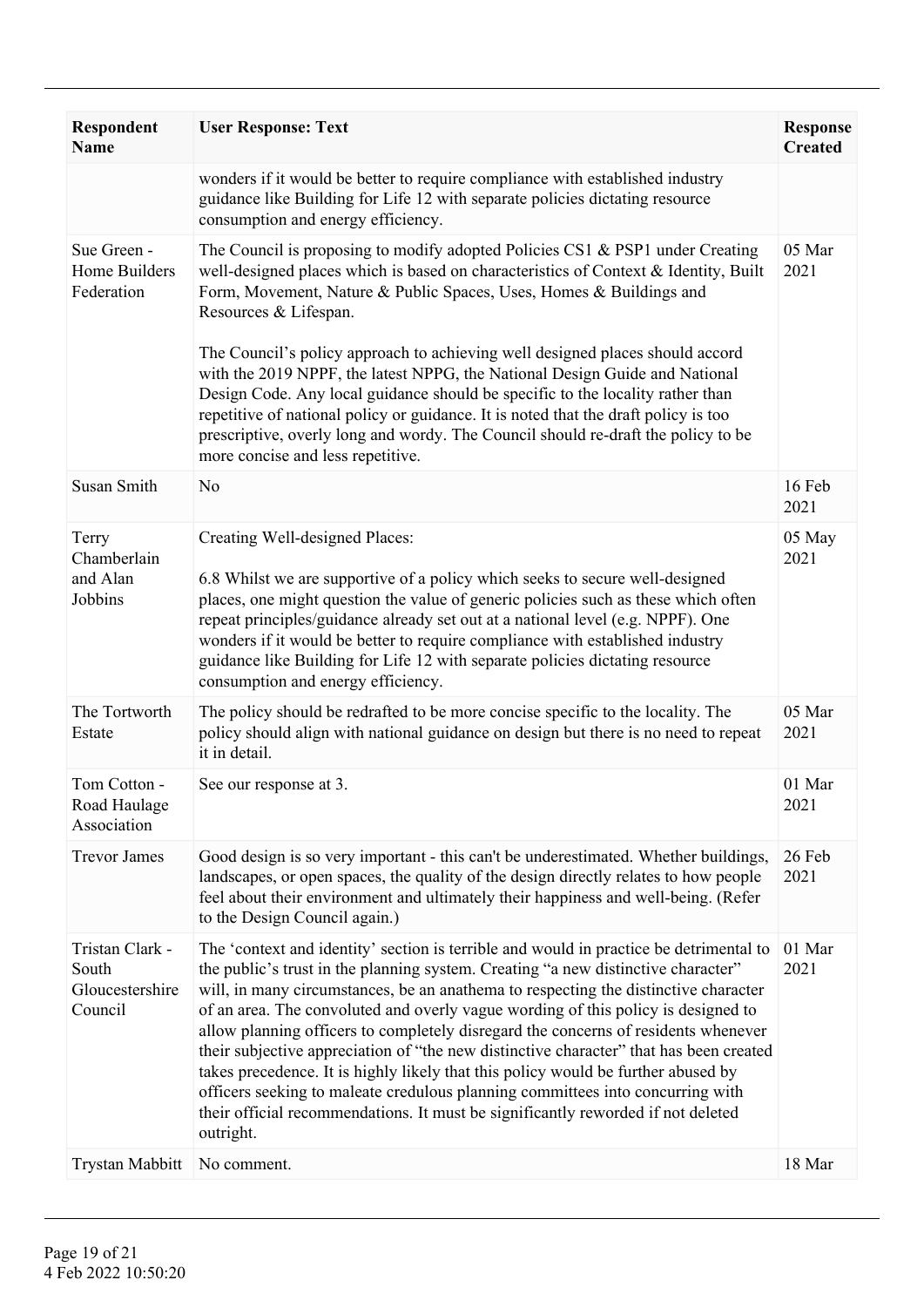| <b>Respondent</b><br><b>Name</b>                            | <b>User Response: Text</b>                                                                                                                                                                                                                                                                                                                                                                                                                                                                                                                                                                                                                                                                                                                                                                                                                                                                                                                                                                                                                                                                                                                                                                                                                                                                                                                                                                                                                                                                                                                                                                                                                                                                                                                                                                                                                                                                                                                                                                                                                                                                                                                                                                                                                                                                                                                                                                                                                                                                                                                                                                                                                                                                                                                                                                                                                                            | <b>Response</b><br><b>Created</b> |
|-------------------------------------------------------------|-----------------------------------------------------------------------------------------------------------------------------------------------------------------------------------------------------------------------------------------------------------------------------------------------------------------------------------------------------------------------------------------------------------------------------------------------------------------------------------------------------------------------------------------------------------------------------------------------------------------------------------------------------------------------------------------------------------------------------------------------------------------------------------------------------------------------------------------------------------------------------------------------------------------------------------------------------------------------------------------------------------------------------------------------------------------------------------------------------------------------------------------------------------------------------------------------------------------------------------------------------------------------------------------------------------------------------------------------------------------------------------------------------------------------------------------------------------------------------------------------------------------------------------------------------------------------------------------------------------------------------------------------------------------------------------------------------------------------------------------------------------------------------------------------------------------------------------------------------------------------------------------------------------------------------------------------------------------------------------------------------------------------------------------------------------------------------------------------------------------------------------------------------------------------------------------------------------------------------------------------------------------------------------------------------------------------------------------------------------------------------------------------------------------------------------------------------------------------------------------------------------------------------------------------------------------------------------------------------------------------------------------------------------------------------------------------------------------------------------------------------------------------------------------------------------------------------------------------------------------------|-----------------------------------|
| - Hanson UK -<br>Heidelberg<br>Cement Group                 |                                                                                                                                                                                                                                                                                                                                                                                                                                                                                                                                                                                                                                                                                                                                                                                                                                                                                                                                                                                                                                                                                                                                                                                                                                                                                                                                                                                                                                                                                                                                                                                                                                                                                                                                                                                                                                                                                                                                                                                                                                                                                                                                                                                                                                                                                                                                                                                                                                                                                                                                                                                                                                                                                                                                                                                                                                                                       | 2021                              |
| Victoria Bailey -<br>Oldbury on<br>Severn Parish<br>Council | The draft policy is comprehensive.                                                                                                                                                                                                                                                                                                                                                                                                                                                                                                                                                                                                                                                                                                                                                                                                                                                                                                                                                                                                                                                                                                                                                                                                                                                                                                                                                                                                                                                                                                                                                                                                                                                                                                                                                                                                                                                                                                                                                                                                                                                                                                                                                                                                                                                                                                                                                                                                                                                                                                                                                                                                                                                                                                                                                                                                                                    | 24 Mar<br>2021                    |
| <b>Vistry Group</b>                                         | Please refer to enclosed representations.<br>Creating well-designed places:<br>The draft wording of the Policy 'Creating well-designed places' sets out a long list<br>of design requirements to be imposed on all new development proposals. Clearer<br>and more concise policy wording, supported by an explanation in the supporting<br>text, would assist the decision maker (and Applicants) in determining how to assess<br>whether development proposals meet the policy objectives. The policy wording<br>should avoid duplication, including repetition of policies and guidance set by the<br>NPPF and PPG. The NPPF is clear that Plans should set out a clear design vision<br>and expectations, so that Applicants have as much certainty as possible about what<br>is likely to be acceptable.<br>In this regard it is worth noting that the Government is currently consulting on<br>proposed changes to the NPPF (2021) and National Model Design Code. This<br>consultation is published off the back of the Building Better Building Beautiful<br>Commission "Living with Beauty" report and National Design Guide published in<br>2020. The draft revised NPPF indicates that, 'to provide maximum clarity about<br>design expectations at an early stage, all Local Planning Authorities should prepare<br>design guides or codes consistent with the principles set out in the National Design<br>Guide and National Model Design Code and which reflect local character and<br>design preferences. These provide a local framework for creating beautiful and<br>distinctive places with a consistent and high-quality standard of design. Their level<br>of detail and degree of prescription should be tailored to the circumstances and<br>scale of change in each place and should allow a suitable degree of variety where<br>this would be justified.'<br>The direction of travel, therefore, is for design expectations to be set out in locally<br>produced Design Codes. The role and scope of local design codes/guides and<br>masterplans should be clearly articulated within the SGLP to provide certainty to<br>developers and promoters.<br>With regard to Biodiversity Net Gain requirements, the policy approach should<br>reflect the Government's Draft Environment Bill, which will contain mandatory net<br>gain requirements for new developments. The potential significant additional costs<br>for Biodiversity net gain should be fully accounted for in the Council's viability<br>assessment at the Plan-making stage. It is also inevitable that some development<br>sites will not be able to provide net gain on-site owing to site specific<br>circumstances and constraints. The Council should, therefore, be proactively<br>seeking solutions to help enable developments to meet BNG targets, including off- | 06 May<br>2021                    |